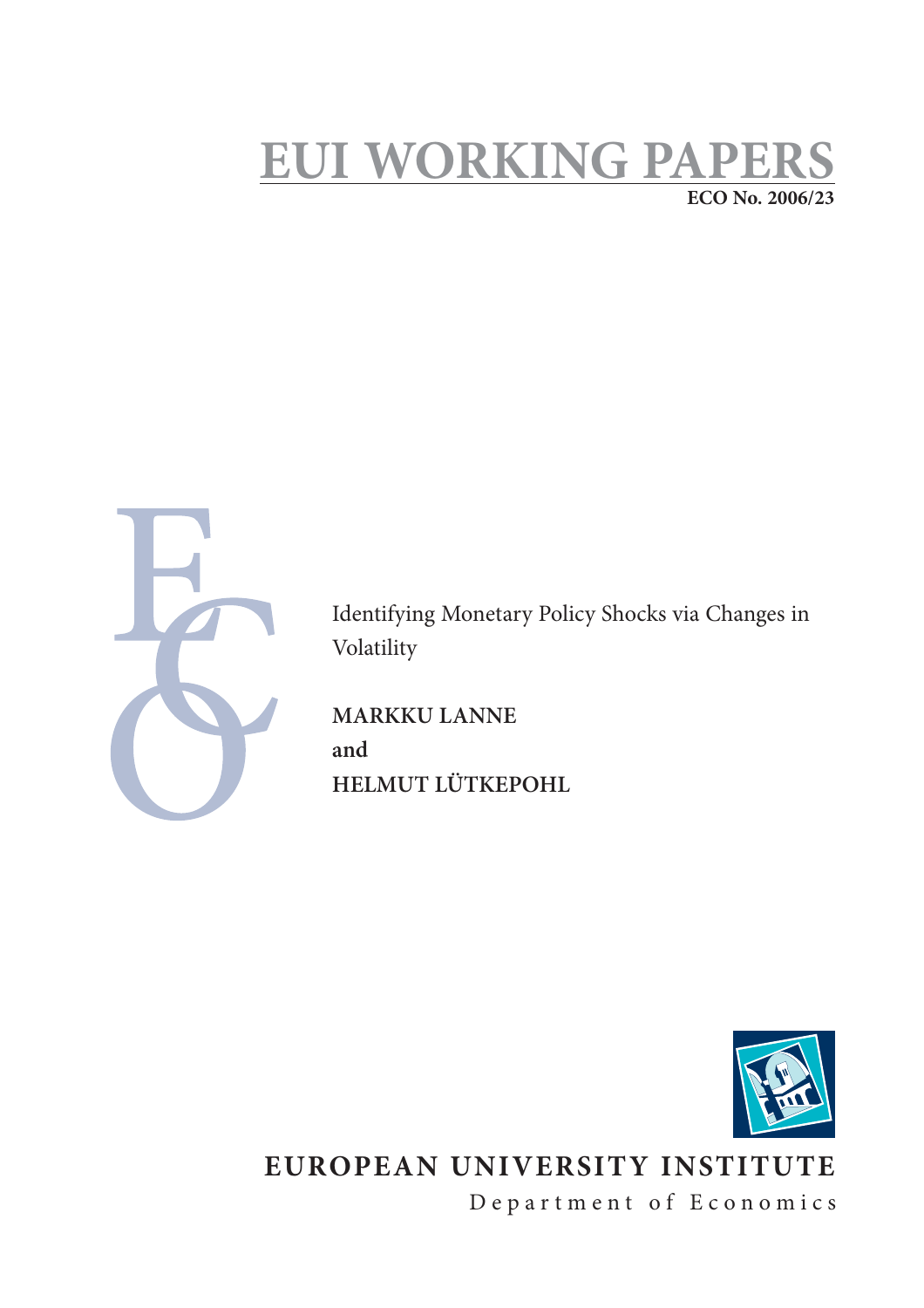## **EUROPEAN UNIVERSITY INSTITUTE DEPARTMENT OF ECONOMICS**

*Identifying Monetary Policy Shocks via Changes in Volatility* 

> **MARKKU LANNE and HELMUT LÜTKEPOHL**

EUI Working Paper **ECO** No. 2006/23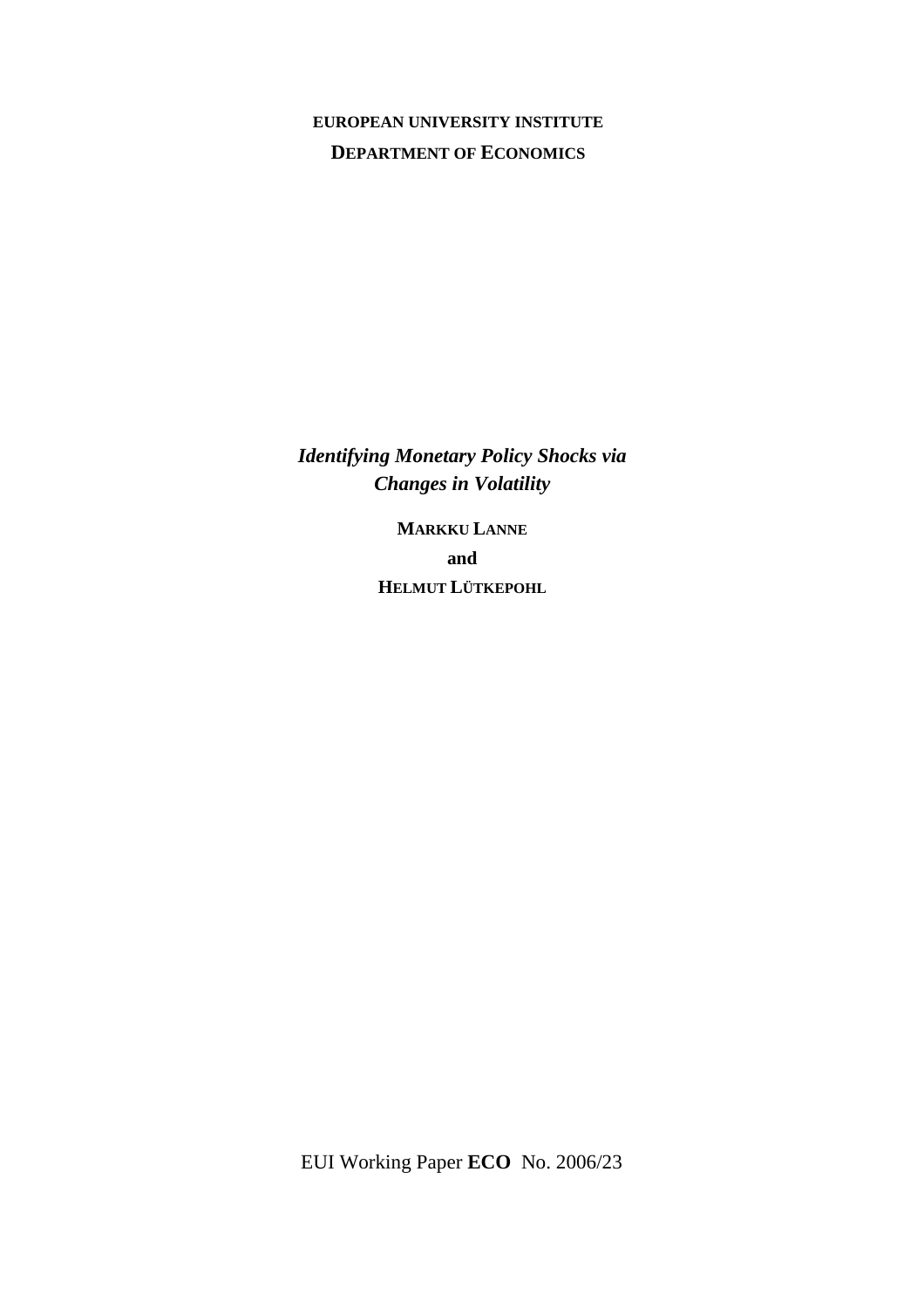This text may be downloaded for personal research purposes only. Any additional reproduction for such purposes, whether in hard copy or electronically, requires the consent of the author(s), editor(s). If cited or quoted, reference should be made to the full name of the author(s), editor(s), the title, the working paper or other series, the year, and the publisher.

The author(s)/editor(s) should inform the Economics Department of the EUI if the paper is to be published elsewhere, and should also assume responsibility for any consequent obligation(s).

ISSN 1725-6704

© 2006 Markku Lanne and Helmut Lütkepohl

Printed in Italy European University Institute Badia Fiesolana I – 50016 San Domenico di Fiesole (FI) Italy

http://www.iue.it/ http://cadmus.iue.it/dspace/index.jsp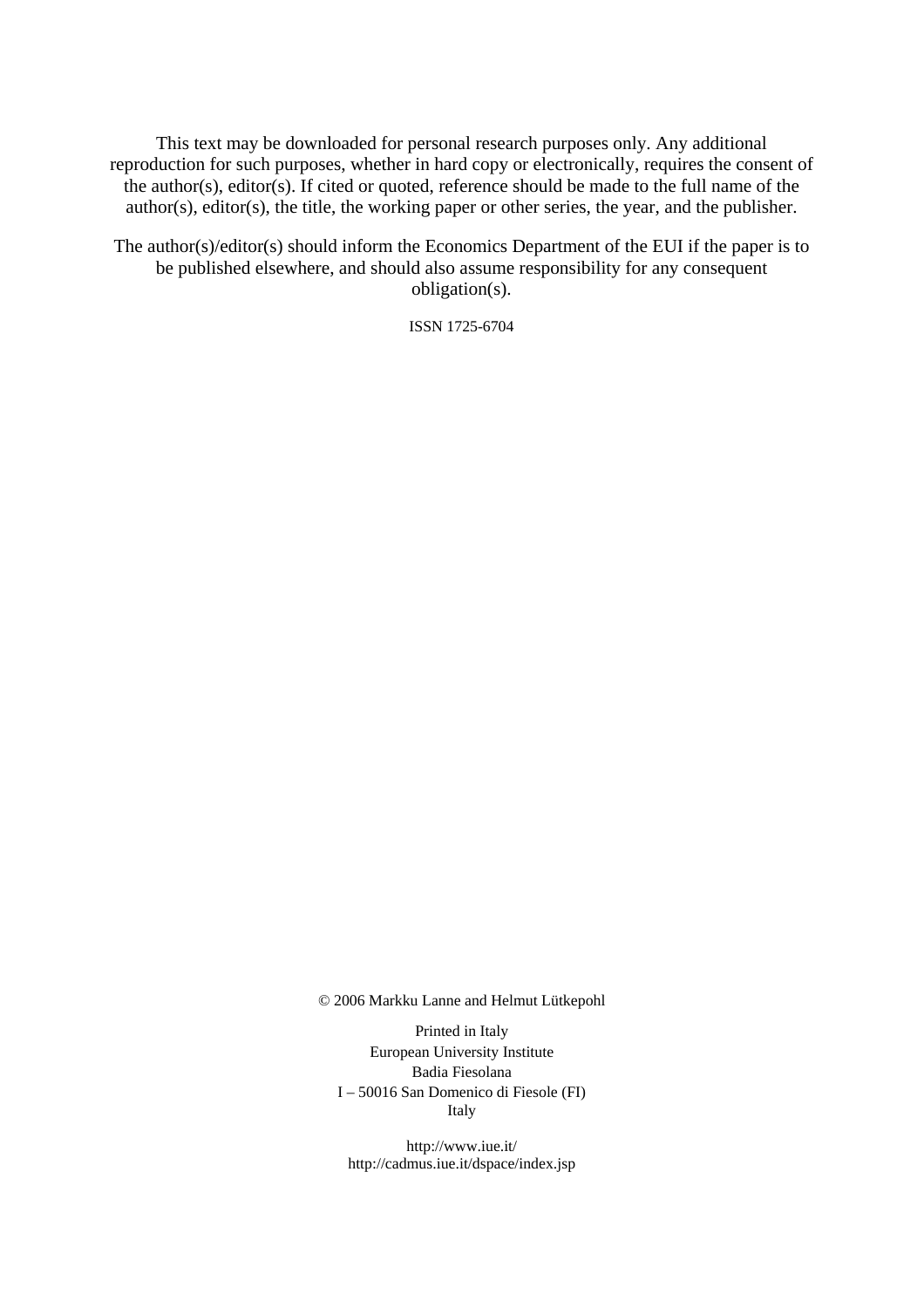## Identifying Monetary Policy Shocks via Changes in Volatility<sup>1</sup>

Markku Lanne

European University Institute, University of Jyväskylä, RUESG and HECER School of Business and Economics, P.O. Box 35, FIN-40014 University of Jyväskylä, FINLAND

and

Helmut Lütkepohl Department of Economics, European University Institute Via della Piazzuola 43, I-50133 Firenze, ITALY

Abstract. A central issue of monetary policy analysis is the specification of monetary policy shocks. In a structural vector autoregressive setting there has been some controversy about which restrictions to use for identifying the shocks because standard theories do not provide enough information to fully identify monetary policy shocks. In fact, to compare different theories it would even be desirable to have over-identifying restrictions which would make statistical tests of different theories possible. It is pointed out that some progress towards over-identifying monetary policy shocks can be made by using specific data properties. In particular, it is shown that changes in the volatility of the shocks can be used for identification. Based on monthly US data from 1965-1996 different theories are tested and it is found that associating monetary policy shocks with shocks to nonborrowed reserves leads to a particularly strong rejection of the model whereas assuming that the Fed accommodates demand shocks to total reserves cannot be rejected.

Key Words: Monetary policy, structural vector autoregressive analysis, vector autoregressive process, impulse responses

JEL classification: C32

 $1$ The first author acknowledges financial support from the Yrjö Jahnsson Foundation. This research was done while he was a Jean Monnet Fellow in the Economics Department of the European University Institute.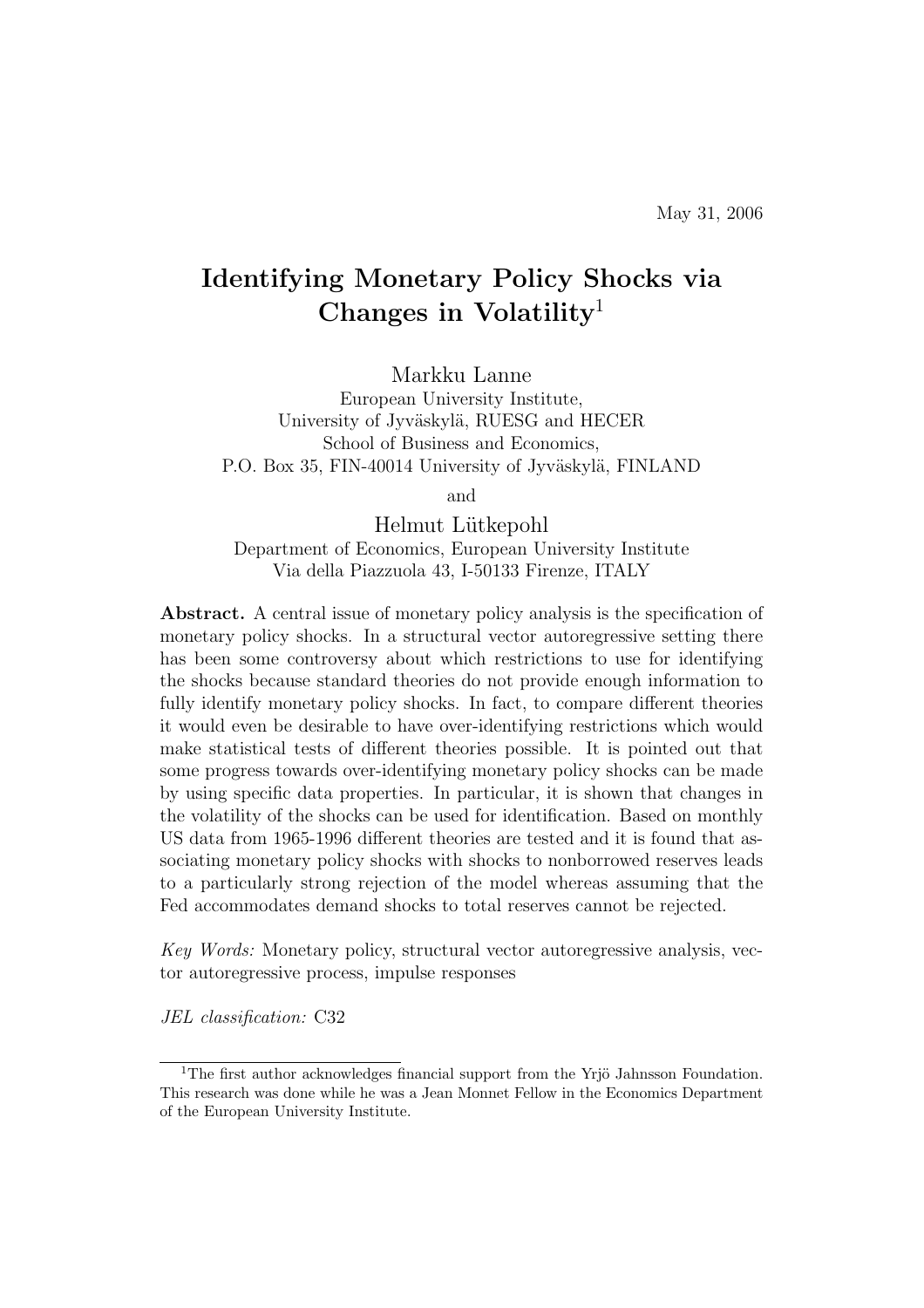## 1 Introduction

Over the last two decades, a large literature has developed which evaluates monetary policy within a structural vector autoregressive (SVAR) framework (see, e.g., Christiano, Eichenbaum and Evans (1999), henceforth CEE). A central question in evaluating monetary policy is how to identify the monetary policy shocks. Various competing economic theories have been used to formulate restrictions which help in identifying the shocks. Unfortunately, the implied restrictions do not suffice for a full identification of the shocks in some of these models. Hence, additional restrictions have to be formulated which are often ad hoc and do not have a convincing theoretical foundation. Even if theoretical considerations suffice to identify the monetary policy shocks, there may be no over-identifying information which could be used to test different theories against the data.

In this paper we will argue that sometimes the statistical properties of the data can be used to identify the shocks. In particular, using an idea of Klein and Vella (2000), Rigobon (2003) has shown that a change in volatility in the shocks can be used as identifying information. We will adapt his result to our needs. Our general model setup is that of CEE, that is, we use an SVAR model. These authors also argue that there may have been changes in the volatility of the US monetary policy shocks over their sample period from 1965-1996 but that the remaining structure of the model is found to be time invariant. Thus we will also assume that the DGP is a VAR with constant parameters apart from changes in the volatility of shocks. This assumption will be used to identify the shocks and thereby we can test theoretical assumptions that cannot be checked by formal statistical tests in the CEE framework.

More specifically, we will consider a monthly VAR model for the US with six variables, real GDP, the GDP deflator, a spot commodity prices index, the federal funds rate, nonborrowed reserves and total reserves. Such a model was also considered by Bernanke and Mihov (1998b) (henceforth BM). The first three variables are viewed as nonpolicy variables whereas the monetary policy shocks are determined from the last three variables. BM consider a model for the federal funds market to find identifying restrictions for the monetary policy shocks. Unfortunately, this model does not fully identify the shocks and CEE question the additional restrictions imposed. CEE also find evidence for a change in the volatility of the monetary policy shocks. We will confirm this finding with further statistical tests and then use these data properties to over-identify the shocks. Thereby the assumptions of different models which can be embedded in this framework become testable. Our setup will enable us to perform such tests and we find that the data are at odds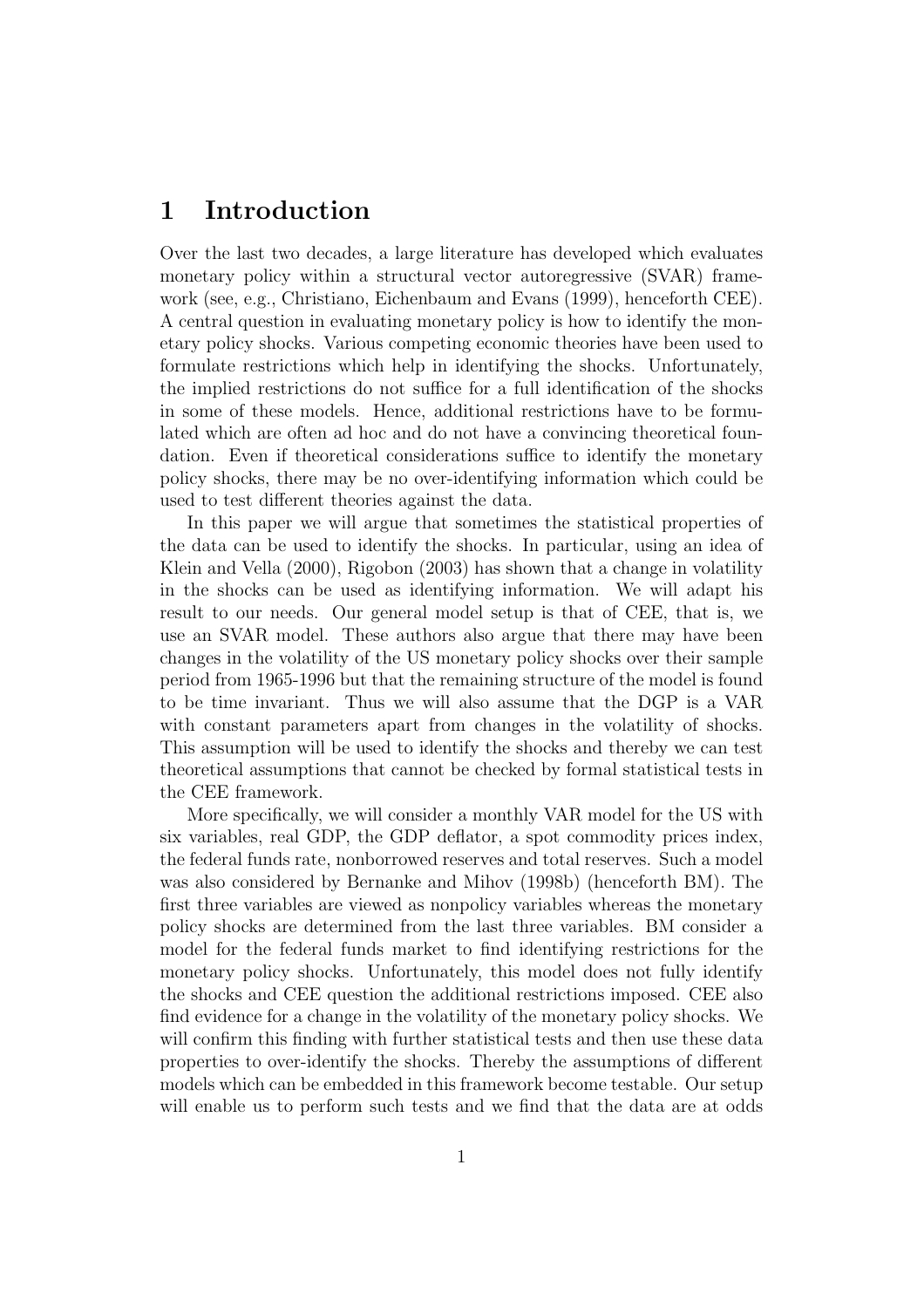with some identifying schemes which have been used in previous publications whereas other identification schemes cannot be rejected. Thus, we are able to use statistical tools for discriminating between competing models.

The structure of the paper is as follows. In the next section the model setup is presented and identification issues are discussed. In Section 3 the empirical analysis is considered. Conclusions are drawn in Section 4. A mathematical result concerning the identification of shocks via changes in the volatility and details of our estimation method are presented in the Appendix.

## 2 Model Setup

#### 2.1 The Statistical Model

The general setup is an SVAR model. More precisely, an AB-model in the terminology of Amisano and Giannini (1997) is used (see also L¨utkepohl (2005, Chapter 9)):

$$
\mathsf{A}y_t = A_1 y_{t-1} + \dots + A_p y_{t-p} + \mathsf{B}\varepsilon_t,\tag{2.1}
$$

where  $y_t$  is a K-dimensional vector of observable variables,  $\varepsilon_t$  is a K-dimensional vector of structural innovations with mean zero and identity covariance matrix, i.e.,  $\varepsilon_t \sim (0, I_K)$ , and A, B and  $A_i$   $(i = 1, \ldots, p)$  are  $(K \times K)$  parameter matrices. The model in (2.1) is a structural form with corresponding reduced form error term  $u_t = A^{-1}B\varepsilon_t \sim (0, A^{-1}BB'A^{-1})$ . The reduced form error terms can be estimated from the data. To obtain estimators of the structural errors  $\varepsilon_t$ , a one-to-one mapping from the reduced form error covariance matrix to A and B is required. Identifying restrictions have to be imposed on A and B to obtain a unique relation.

#### 2.2 Economic Setup

In our empirical model the observable variables will be divided in two groups. The first one contains variables whose current values are in the monetary authority's information set and are not influenced instantaneously by policy decisions. The second group contains variables which are determined within the money market. The first set of variables is  $y_{1t} = (gdp_t, p_t, pcom_t)'$ , where  $gdp_t$ ,  $p_t$  and  $pcom_t$  denote logs of real GDP, the log implicit GDP deflator and an index of commodity prices, respectively. The money market variables are collected in  $y_{2t} = (TR_t, NBR_t, FF_t)'$ , where  $TR_t, NBR_t$  and  $FF_t$  denote total reserves, nonborrowed reserves and the federal funds rate, respectively. Thus,  $K = 6$  and  $y_{1t}$  and  $y_{2t}$  are both three-dimensional, as in BM.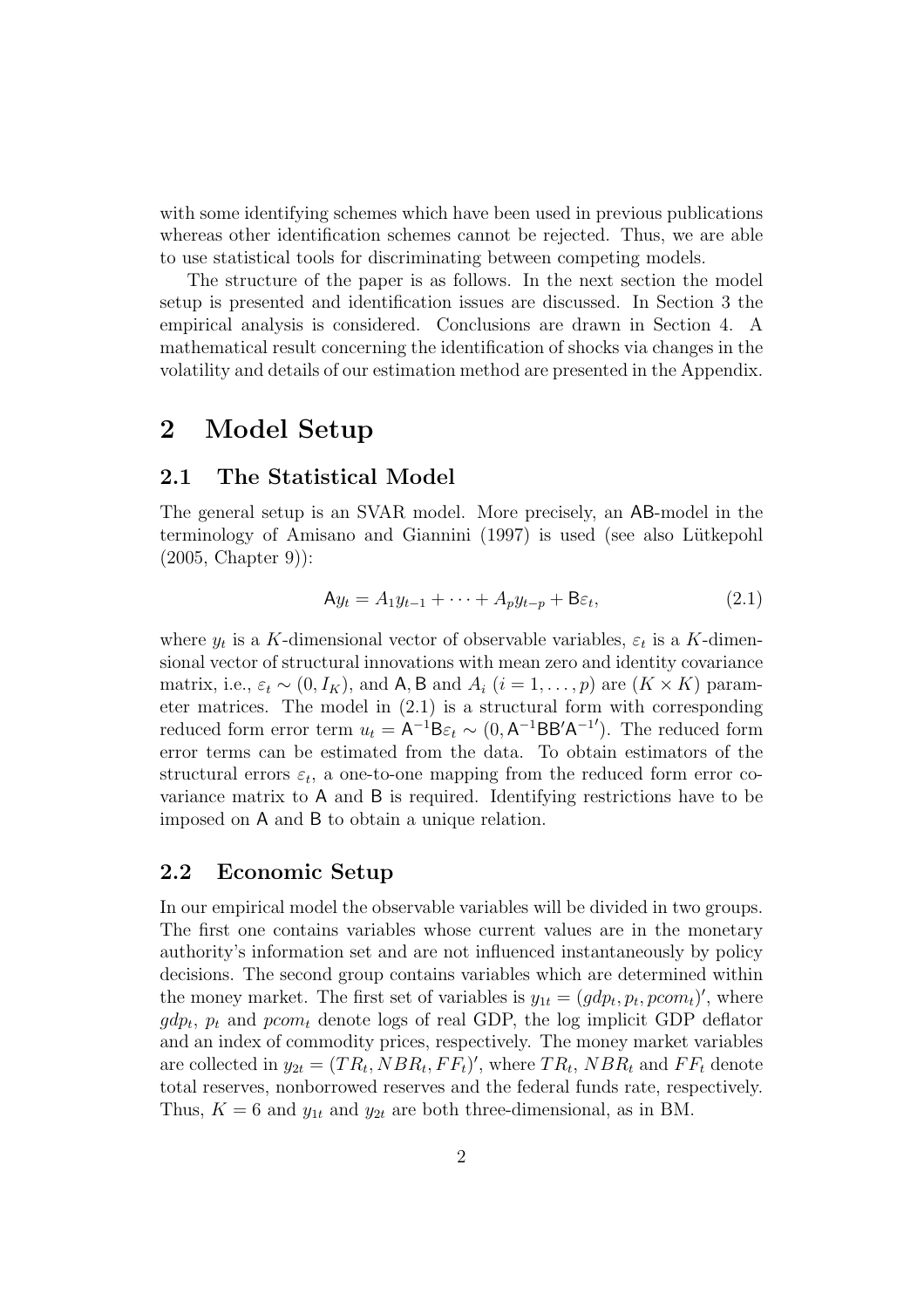Our partitioning of  $y_t = (y'_{1t}, y'_{2t})'$  implies that we can choose

$$
\mathsf{A} = \left[ \begin{array}{cc} I_3 & 0 \\ -\mathsf{A}_{21} & I_3 \end{array} \right],\tag{2.2}
$$

and  $v_t = (v'_{1t}, v'_{2t})' = \mathsf{B}\varepsilon_t$  has a block-diagonal covariance matrix. Hence, B is also block-diagonal, ·

$$
\mathsf{B} = \left[ \begin{array}{cc} \mathsf{B}_{11} & 0 \\ 0 & \mathsf{B}_{22} \end{array} \right],\tag{2.3}
$$

where the  $B_{ii}$ 's  $(i = 1, 2)$  are both  $(3 \times 3)$ . In this model setup the matrix  $A_{21}$  can be estimated by OLS from

$$
y_{2t} = A_{21}y_{1t} + A_{2,1}y_{t-1} + \dots + A_{2,p}y_{t-p} + v_{2t},
$$
\n(2.4)

where  $A_{2,i}$  consists of the last three rows of  $A_i$   $(i = 1, \ldots, p)$ . Moreover, since we are just interested in identifying the monetary shocks, we just need to recover the money market innovations  $\varepsilon_{2t}$ . In other words, we need restrictions which ensure a one-to-one mapping from  $E(v_{2t}v'_{2t}) = B_{22}B'_{22}$  to  $B_{22}$ .

Following BM and CEE the demand for total reserves is specified as

$$
TR_t = -\alpha FF_t + f_{TR}(\text{policy information}) + \sigma_d \varepsilon_t^d,
$$

the demand for borrowed reserves is given by

$$
BR_t = \beta FF_t - \gamma NBR_t + f_{BR}(\text{policy information}) + \sigma_b \varepsilon_t^b
$$

and the Fed policy rule for setting nonborrowed reserves is

$$
NBR_t = f_{NBR}(\text{policy information}) + \phi^d \sigma_d \varepsilon_t^d + \phi^b \sigma_b \varepsilon_t^b + \sigma_s \varepsilon_t^s,
$$

where  $\varepsilon_t^s$  is the exogenous monetary policy shock. The policy information consists of all lagged variables and the current values of  $gdp_t$ ,  $p_t$  and  $pcom_t$ . The functions  $f_*(\cdot)$  are all linear functions and  $\alpha$ ,  $\beta$ ,  $\gamma$ ,  $\phi^d$ ,  $\phi^b$ ,  $\sigma_d$ ,  $\sigma_b$  and  $\sigma_s$ are parameters.

Using  $TR = NBR + BR$ , CEE derive from these relations that

$$
\mathsf{B}_{22} = \begin{bmatrix} \sigma_d \frac{\beta - \phi^d \alpha \gamma + \phi^d \alpha}{\beta + \alpha} & -\alpha \sigma_s \frac{\gamma - 1}{\beta + \alpha} & -\alpha \sigma_b \frac{-1 + \phi^b \gamma - \phi^b}{\beta + \alpha} \\ \sigma_d \phi^d & \sigma_s & \sigma_b \phi^b \\ \sigma_d \frac{\phi^d \gamma - \phi^d + 1}{\beta + \alpha} & \sigma_s \frac{\gamma - 1}{\beta + \alpha} & \sigma_b \frac{-1 + \phi^b \gamma - \phi^b}{\beta + \alpha} \end{bmatrix} . \tag{2.5}
$$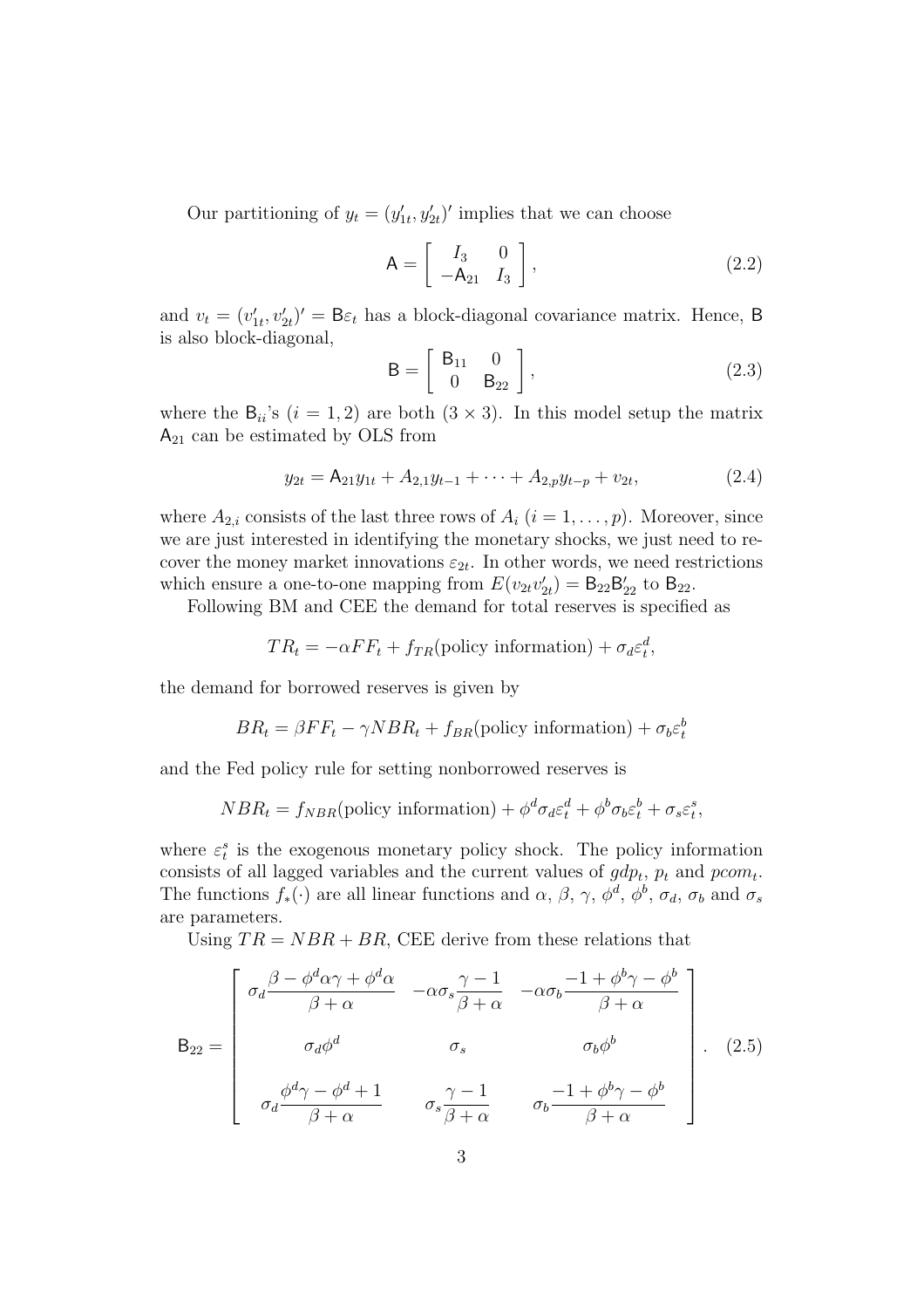Thus, the nine elements of  $B_{22}$  are determined by eight free parameters  $\psi = (\alpha, \beta, \gamma, \phi^d, \phi^b, \sigma_d^2, \sigma_b^2, \sigma_s^2)'$ . These parameters are not identified in a model with time invariant covariance matrix  $\Sigma_{v2} = E(v_{2t}v'_{2t})$  because this matrix is symmetric and, thus, has six distinct elements only. Hence, further restrictions are needed. CEE consider different specifications of policy shocks and derive the following restrictions (see also BM):

- FF policy shock:  $\phi^d = 1/(1 \gamma)$  and  $\phi^b = -\phi^d$ . These restrictions mean that the monetary shocks are induced through the federal funds rate and correspond to the assumption of Bernanke and Blinder (1992) that the Fed targets the federal funds rate.
- *NBR policy shock:*  $\phi^d = \phi^b = 0$ . The assumption that policy shocks can be associated with the errors in the equation for nonborrowed reserves was made by Christiano and Eichenbaum (1992).
- NBR/TR policy shock:  $\alpha = \phi^b = 0$ . BM derived this restriction from the assumption made by Strongin (1995) that shocks to total reserves are demand shocks which are accommodated by the Fed.
- BR policy shock:  $\phi^d = 1$ ,  $\phi^b = \alpha/\beta$  and  $\gamma = 0$ . These restrictions are obtained if the Fed is assumed to target borrowed reserves, as e.g. in Cosimano and Sheehan (1994).

Unfortunately, these restrictions still do not over-identify the shocks. Consequently, they are not sufficient to actually test the underlying assumptions against the data in CEE's framework. Therefore BM assume in addition that  $\gamma = 0$  to obtain over-identified models. As CEE pointed out, such an approach is unsatisfactory because rejection of a particular set of restrictions may then be caused by the ad hoc assumption rather than false restrictions derived from theory.

In our empirical analysis there is, however, a way out of this dilemma. Both BM and CEE find that over the sample period considered there is some change in the structure of the relations. BM actually fit models to different sample periods while CEE find that there may have been a change in the volatility of the shocks whereas the remaining structure is unaffected. Even with the minimal changes diagnosed by CEE we may be able to identify  $B_{22}$ as we will argue now.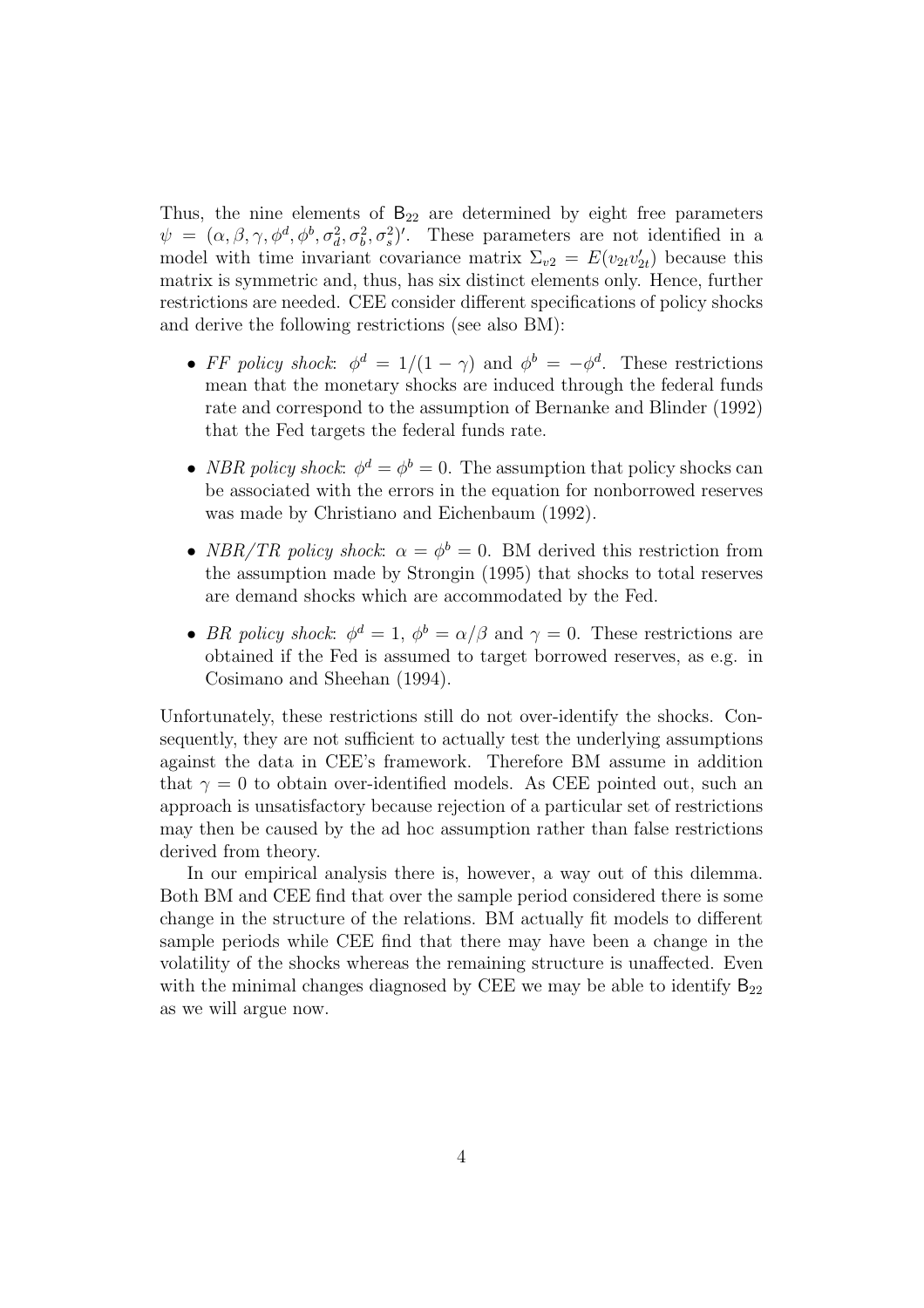#### 2.3 Identification of Shocks via a Change in Volatility

Suppose there is just one change in the volatility of the shocks during the sample period, say in period  $T_B$ , so that

$$
E(v_{2t}v'_{2t}) = \begin{cases} B_{22}B'_{22} & \text{for } t = 1, ..., T_B - 1, \\ B_{22}\Omega B'_{22} & \text{for } t = T_B, ..., T, \end{cases}
$$
 (2.6)

where  $\Omega = \text{diag}(\omega_1, \omega_2, \omega_3)$  is a  $(3 \times 3)$  diagonal matrix with positive diagonal elements  $\omega_i$  and T is the sample size. Here the diagonal elements of  $\Omega$ represent the changes in the variances of the shocks after the possible change in volatility has occurred. If the  $\omega_i$ 's are different from one, there is a change in volatility. Proposition A in the Appendix implies that  $B_{22}$  is (locally) identified if all  $\omega_i$ 's are distinct. It generalizes a result by Rigobon (2003) for bivariate systems. Thus, all we need to know is whether the volatility changes in different shocks are proportional. If they are not, then  $B_{22}$  is identified. In fact, the volatility in one of the shocks may not change at all, that is, one of the  $\omega_i$ 's may be unity. The crucial condition is that they are all distinct. If there are other restrictions on  $B_{22}$ , as in the present analysis, identification is already obtained if there are enough distinct  $\omega_i$ 's. The advantage of this setup is that changes in the variances can be investigated with statistical means, as we will see in Section 3.2, and, hence, we do not have to rely exclusively on information from economic theory to ensure identification.

Local rather than global identification is obtained only in this case because it is always possible to reverse the signs of all elements in a single column of  $B_{22}$  without affecting the likelihood. For practical purposes this is no problem, of course, because it just means that, to obtain identification, we have to specify whether a shock is positive or negative. For estimation and deriving asymptotic results local identification is sufficient.

In the empirical analysis we will actually allow for the possibility of various changes in volatility. Suppose there are  $n + 1$  different regimes and the covariances in the different regimes are  $B_{22}B'_{22}$ ,  $B_{22}\Omega_1B'_{22}$ , ...,  $B_{22}\Omega_nB'_{22}$ , where the  $\Omega_i$ 's are all diagonal matrices. Then local identification is ensured, for example, if the diagonal elements in only one of the  $\Omega_i$  matrices are all distinct. Again this result is analogous to a bivariate result of Rigobon (2003).

One may argue that the assumption of a time invariant  $B_{22}$  is a strong one because this matrix represents the instantaneous effects of shocks and these may change as well if the volatility changes. Clearly, there may even be changes in some or all of the other VAR parameters. Such changes can be checked by formal statistical tests, however. Of course, our model is useful only if it is consistent with the data. We have used the rather restrictive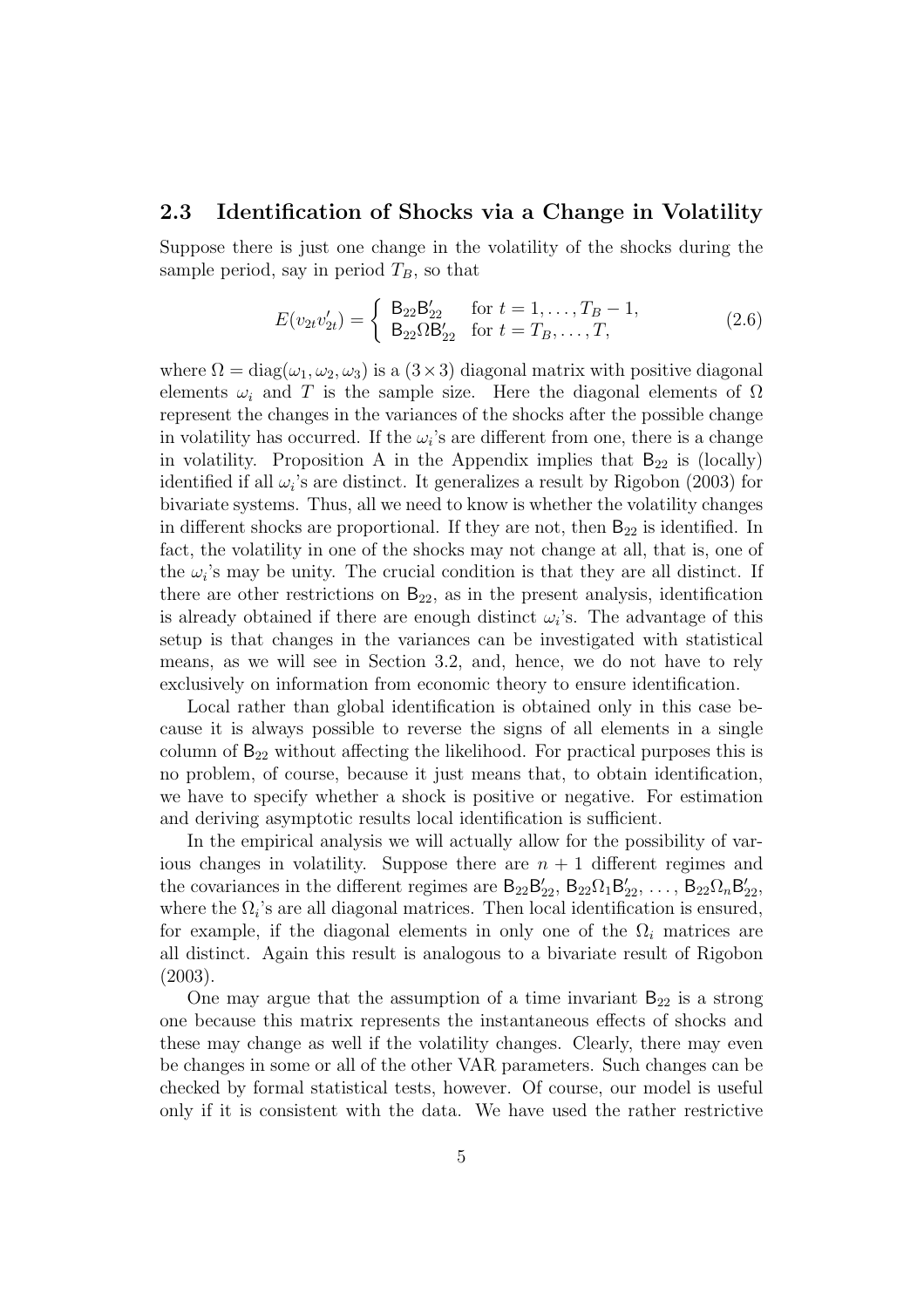change in volatility here because even such a small change suffices to get identification and it was argued by CEE and Bernanke and Mihov (1998a) that structural changes found by other authors in the data set underlying our empirical study may have been due to just this kind of change rather than a change in the whole dynamic structure. We will address this issue in the empirical analysis. Of course, identification of the shocks can also be obtained if more substantial structural changes have occurred. In that case the impulse responses may be affected, however, and this fact has to be taken into account in the evaluation of the model.

If a change in the volatility of shocks is diagnosed and identification of  $B_{22}$ is ensured by the data properties, then all the restrictions from the economic theories are over-identifying and, hence, can be tested. Since there are only eight elements in the vector of economic parameters  $\psi$  while  $B_{22}$  has nine elements, there is in fact already one restriction implied by the overall general model which nests the others, provided the  $\omega_i$ 's of at least one  $\Omega_j$  matrix are distinct. If there are only two different  $\omega_i$ 's, then an over-identifying restriction may not be available in the general model while the additional restrictions implied by the different theories can still be tested under suitable conditions. In the next section we present the empirical analysis and discuss these issues in the context of our model.

## 3 Empirical Analysis

#### 3.1 The Data

Monthly US data from BM for the period 1965M1-1996M12 are used in our empirical analysis. The monthly data for  $qdp$  and p are constructed from lower frequency data. These data were also used by CEE and BM. Hence, our results are directly comparable to those of the earlier studies. Using the same sample period, although longer time series are available, has the advantage that the results are not driven by the extended sample period but differences to the other studies are a direct consequence of the alternative methods used.

#### 3.2 Estimation and Testing

Estimation under our assumption of a change in volatility is done by a multistep iterative procedure. In the first step equation wise OLS is applied to a model such as (2.4) with an additional constant term. We denote the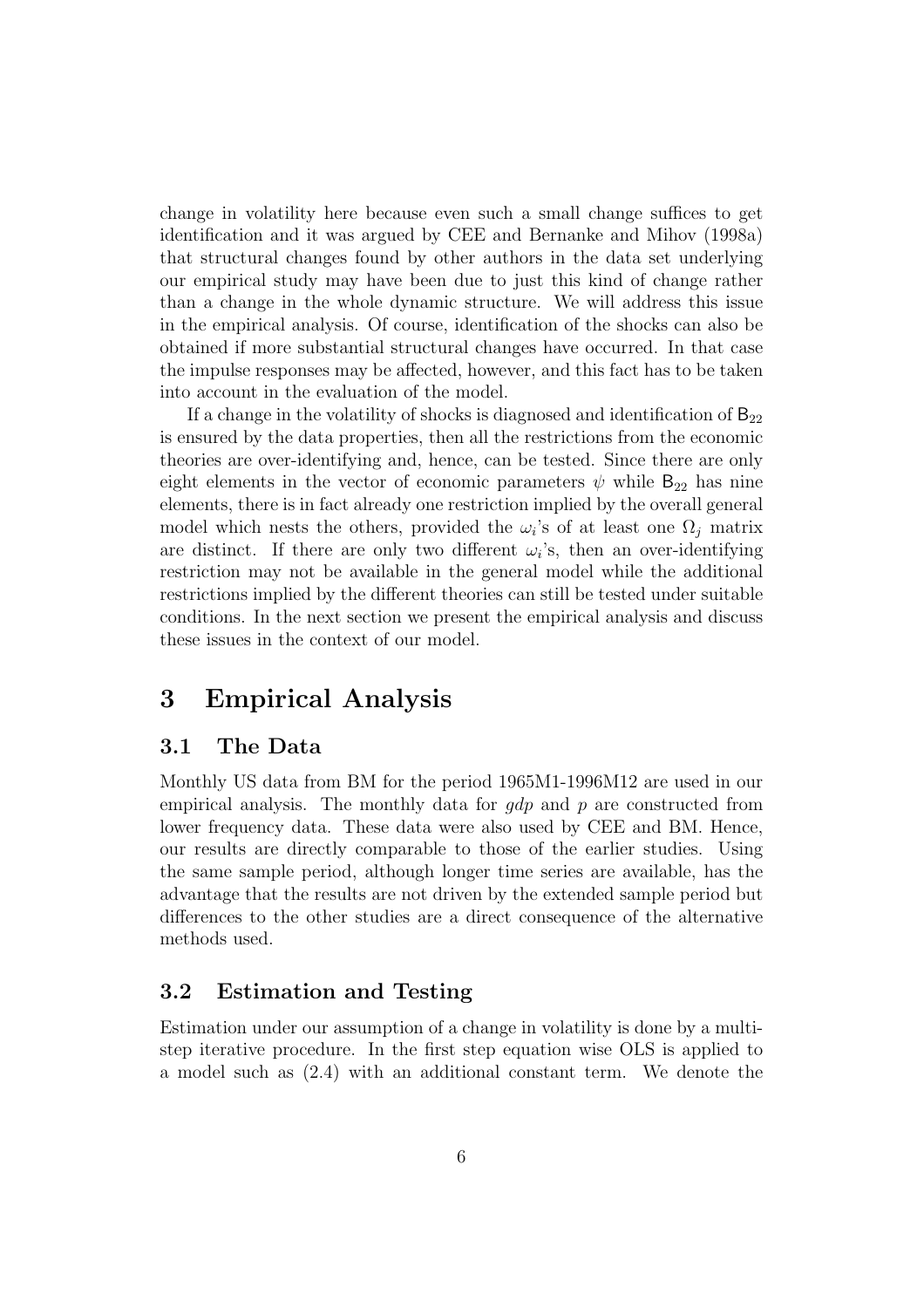residuals by  $\tilde{v}_{2t}$  and define

$$
\widetilde{\Sigma}_1 = \frac{1}{T_B - 1} \sum_{t=1}^{T_B - 1} \widetilde{v}_{2t} \widetilde{v}'_{2t} \quad \text{and} \quad \widetilde{\Sigma}_2 = \frac{1}{T - T_B + 1} \sum_{t=T_B}^{T} \widetilde{v}_{2t} \widetilde{v}'_{2t}.
$$

Then the following concentrated log likelihood type function is maximized with respect to  $\psi$ ,  $\omega_1$ ,  $\omega_2$  and  $\omega_3$ :

$$
\log l = -\frac{T_B - 1}{2} \left( \log |\mathsf{B}_{22} \mathsf{B}_{22}'| + \text{tr} \left\{ \widetilde{\Sigma}_1 (\mathsf{B}_{22} \mathsf{B}_{22}')^{-1} \right\} \right) -\frac{T - T_B + 1}{2} \left( \log |\mathsf{B}_{22} \Omega \mathsf{B}_{22}'| + \text{tr} \left\{ \widetilde{\Sigma}_2 (\mathsf{B}_{22} \Omega \mathsf{B}_{22}')^{-1} \right\} \right)
$$
(3.1)

and thereby we obtain estimators  $B_{22}$  and  $\Omega$  of  $B_{22}$  and  $\Omega$ , respectively.

Although (3.1) looks like a Gaussian log likelihood function, the OLS estimators of the VAR coefficients from (2.4) are not ML estimators due to the assumed heteroskedasticity. Therefore, in the next step the estimators  $B_{22}$  and  $\Omega$  obtained in this way are used to perform a feasible multivariate GLS estimation of the VAR coefficients in (2.4). These are then used again in (3.1) to obtain new estimates of the structural parameters and this procedure is iterated. Gaussian ML estimators are obtained upon convergence. Details of this estimation procedure are provided in the Appendix.

Although we have presented the estimation method for two different regimes only for convenience, it is straightforward to apply it when there are more than two regimes. In our empirical analysis we have used models with up to three different regimes. Moreover, Rigobon (2003) shows that a slight misspecification of the times where the regimes change, does not affect the identification so that the time invariant parameters can be estimated consistently under usual assumptions even in this case.

Having the ML estimators opens up the possibility to perform likelihood ratio (LR) tests. Some tests are of particular importance in the present context. Assuming again two different regimes for illustrative purposes and denoting the reduced form residual covariance matrices in the two regimes by  $\Sigma_1$  and  $\Sigma_2$ , respectively, a test of interest is, for example,

$$
H_0: \Sigma_1 = \Sigma_2 \quad \text{vs.} \quad H_1: \Sigma_1 \neq \Sigma_2. \tag{3.2}
$$

In other words, the null hypothesis specifies that there is no regime change. Since we consider reduced form parameters here, there is no identification problem. For our three-equation model (2.4) the asymptotic null distribution of the corresponding LR statistic is  $\chi^2(6)$ , provided that LR tests have standard asymptotic properties. Given that the data generation process may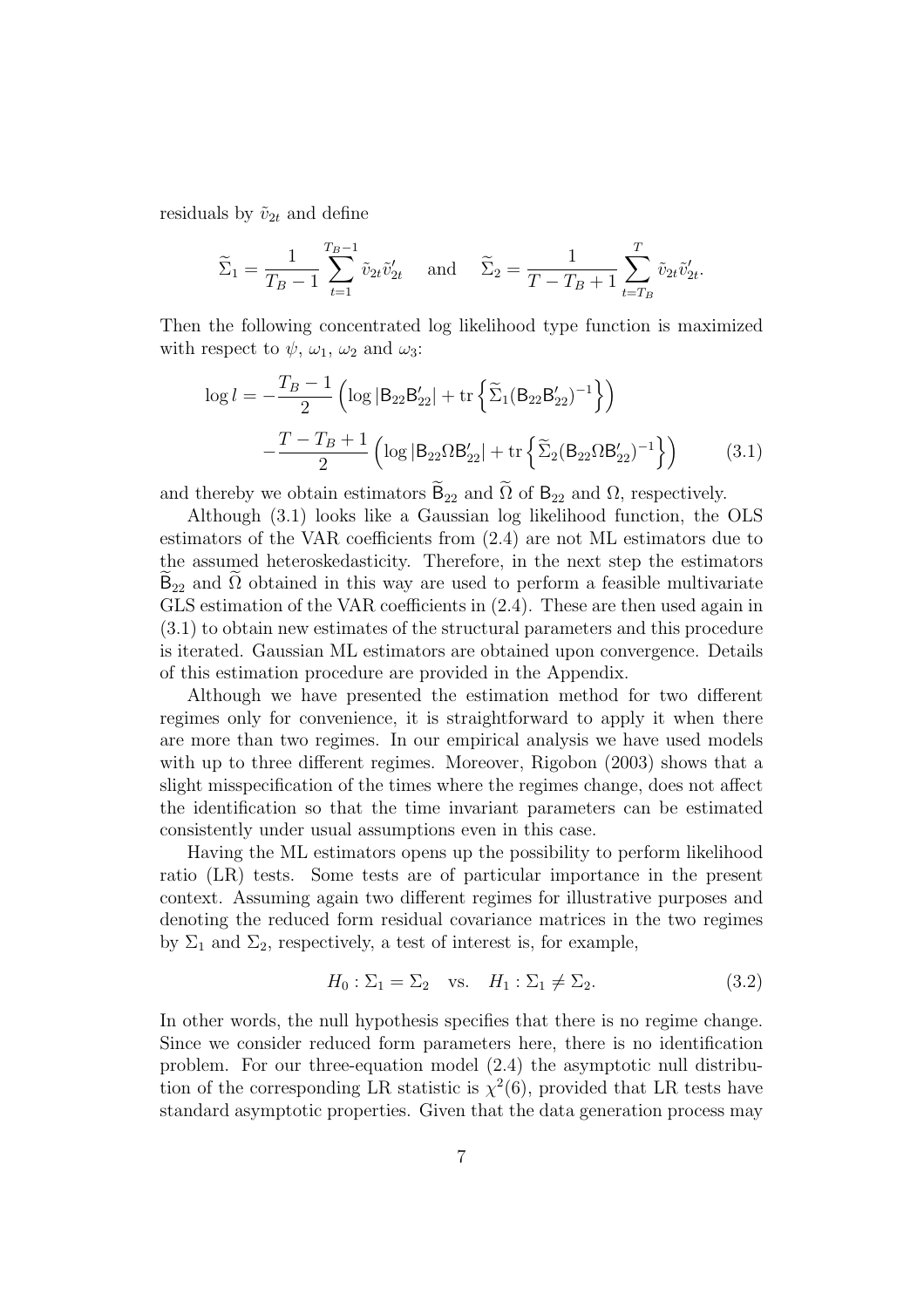have unit roots and may be cointegrated, the asymptotic properties of LR tests are in general not necessarily standard. For the present case, standard asymptotic properties are obtained, however, because the cointegration properties do not affect the estimator of the residual covariance matrix asymptotically (see, e.g., Lütkepohl  $(2005, Chapter 7)$ ). The test is in fact a Chow type test. Its small sample properties may not be ideal, as pointed out by Candelon and Lütkepohl  $(2001)$ . According to these results the test may reject a true null hypothesis too often in small samples. This property may be useful to keep in mind in our empirical analysis.

If the null hypothesis in (3.2) is rejected, a further hypothesis of interest will be that only the variances have changed while the correlation structure and hence the  $B_{22}$  matrix is constant across regimes. Recall that some previous authors have indicated that only the volatility of the shocks and not the impulse responses of the system may have changed. To check that hypothesis we may use a principle components decomposition  $\Sigma_i = P_i \Omega_i P'_i$   $(i = 1, 2)$ , where  $\Omega_i = \text{diag}(\omega_{i1}, \omega_{i2}, \omega_{i3})$  with  $\omega_{ik}$  being the kth largest eigenvalue of  $\Sigma_i$ and  $P_i$  is the corresponding matrix of eigenvectors. Note that  $P_i$  is an orthogonal matrix. The principal components decomposition is locally unique if all  $\omega_{ik}$ 's are distinct, that is,  $P_i$  is unique apart from a possible reversal of signs of its columns (e.g., Magnus and Neudecker (1988, Chapter 17)). Thus, we can test

$$
H_0: P_1 = P_2 \quad \text{vs.} \quad H_1: P_1 \neq P_2,\tag{3.3}
$$

provided  $\Omega_1$  and  $\Omega_2$  both have distinct diagonal elements. Because the  $P_i$ 's are orthogonal  $(3\times3)$  matrices, the corresponding LR statistic has an asymptotic  $\chi^2(3)$  distribution under  $H_0$ . Since the value of the likelihood function does not change if any other decomposition of the covariance matrices is used, it is clear that a test of  $(3.3)$  is effectively a test of a time invariant  $B_{22}$ matrix.

#### 3.3 Results

We have estimated a set of different VAR models for the levels variables by the ML procedure described in the previous subsection. All models have 13 lags as in BM's study. In Table 1 LR tests for the number of regime changes in the volatility are provided. Different authors have expressed a range of views and presented corresponding evidence on where regime shifts may have occurred. There seems to be some consensus in the literature that the Volcker era differs from the pre- and post-Volcker periods, at least as far as monetary policy is concerned. Therefore we consider structural breaks in 1979M10 and 1984M2. These breaks were also considered by BM.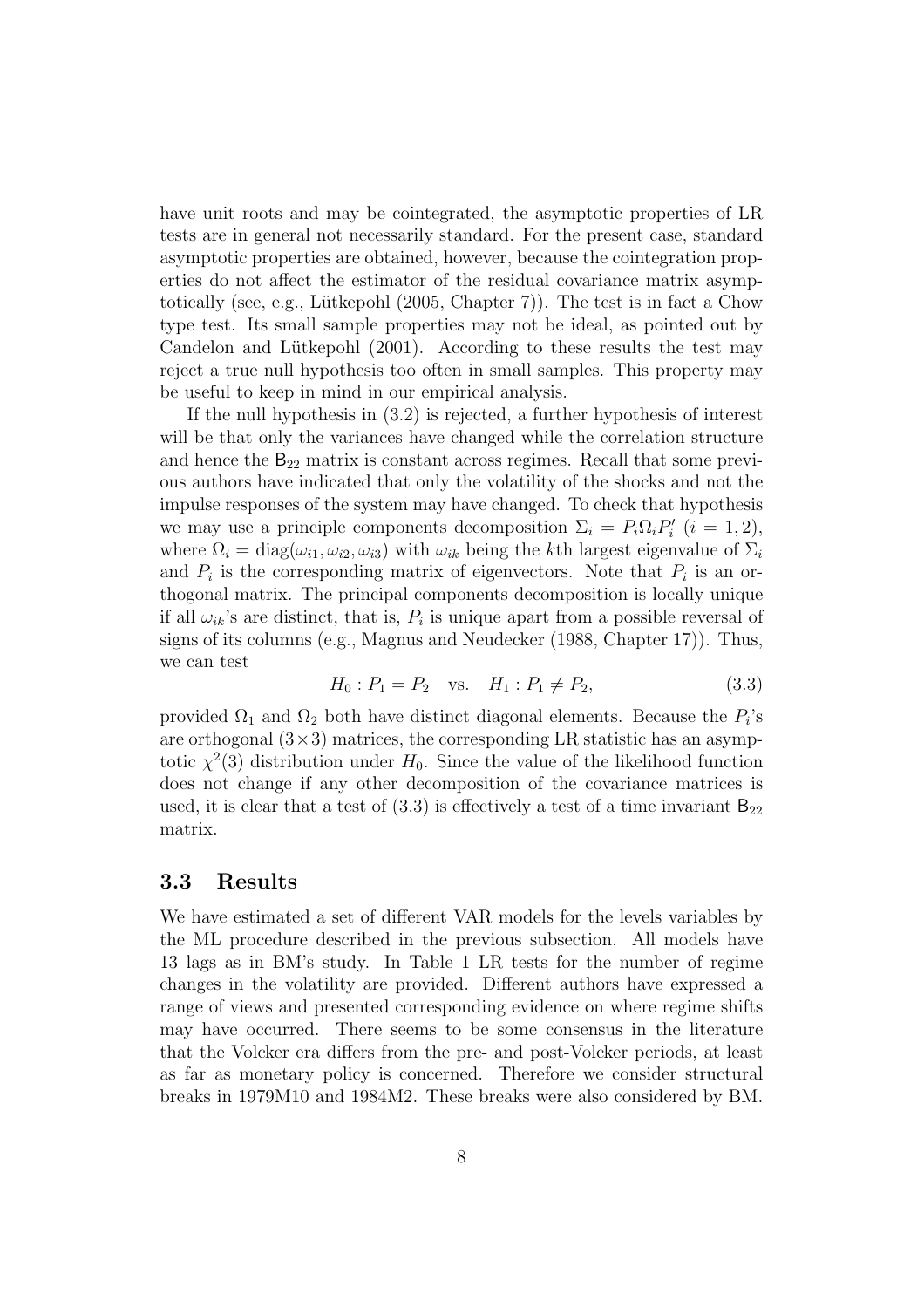| $H_0$ (type $(3.2)$ )            | Break(s)        | Test statistic | $p$ -value |
|----------------------------------|-----------------|----------------|------------|
| $\Sigma_1 = \Sigma_2 = \Sigma_3$ | 1979M10, 1984M2 | 334.617        | 2.457e-64  |
| $\Sigma_1=\Sigma_2$              | 1979M10         | 26.026         | 0.0002     |
| $\Sigma_2=\Sigma_3$              | 1984M2          | 220.535        | 8.003e-45  |
| $\Sigma_1 = \Sigma_3$            | 1979M10, 1984M2 | 260.596        | 2.227e-53  |
|                                  |                 |                |            |
| $H_0$ (type $(3.3)$ )            | Break(s)        | Test statistic | $p$ -value |
| $P_1 = P_2 = P_3$                | 1979M10, 1984M2 | 39.068         | 6.941e-7   |
| $P_1 = P_2$                      | 1979M10         | 10.103         | 0.0177     |
| $P_2 = P_3$                      | 1984M2          | 3.243          | 0.3557     |
| $P_1 = P_3$                      | 1979M10, 1984M2 | 33.773         | $2.212e-7$ |

Table 1: LR tests for regime changes

We have checked the break dates and present the results in Table 1. They confirm that using models with regime changes in 1979M10 and 1984M2 is reasonable. On the basis of the p-values we clearly reject constant reduced form covariance matrices throughout the full sample period at any common significance level. Notice that in the table,  $\Sigma_1$ ,  $\Sigma_2$  and  $\Sigma_3$  denote the residual covariance matrices corresponding to the periods until 1979M9, 1979M10 – 1984M1 and from 1984M2 – 1996M12, respectively. Even though the tests may be biased in small samples and reject too often, the p-values are too small to defend constant covariance matrices.

The tests in the lower half of Table 1 check whether the correlation structure associated with the residual covariance matrices is constant through time so that the nonconstancy is due only to changes in volatility. In other words, hypotheses of the type (3.3) are tested. It turns out that there may in fact be a change in the correlation structure in 1979M10 whereas there is little evidence for such a change in 1984M2. This result is in line with CEE's view that the crucial difference between the monetary shocks in the Volcker- and post-Volcker-periods is in the higher volatility in the former regime. Thus, there is some evidence that the 1984M2 break is consistent with our model assumptions while the pre-Volcker break may have induced more substantial changes in the reduced form error term.

To identify the shocks it is, of course, enough that there is one break point of the sort discussed in Section 2.3. Therefore the following analysis is based on a model where all three  $\Sigma_i$ 's  $(i = 1, 2, 3)$  are distinct and  $P_2 = P_3$ . Thus, we consider a model where  $\Sigma_2 = \mathsf{B}_{22}\mathsf{B}_{22}'$  and  $\Sigma_3 = \mathsf{B}_{22}\Omega\mathsf{B}_{22}'$  with  $\Omega =$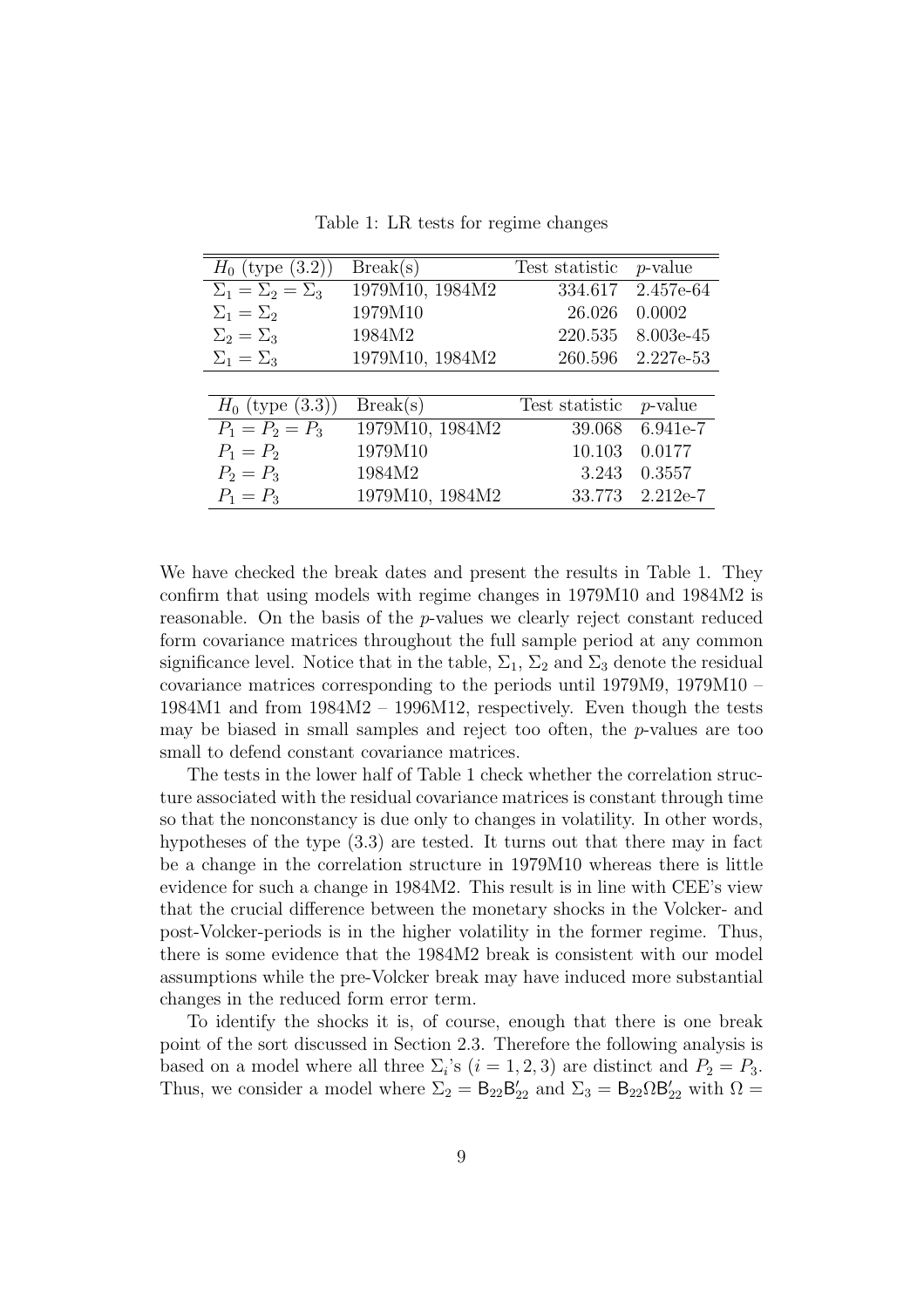|                                                                                 | BR.             | (0.1504)           | (5.6372) |           | (0.0132)  |          | (0.0382)                                                  | (0.0008) | (0.0016) | (0.3962)       | (0.0104)      | 0.0138) |
|---------------------------------------------------------------------------------|-----------------|--------------------|----------|-----------|-----------|----------|-----------------------------------------------------------|----------|----------|----------------|---------------|---------|
| Table 2: Estimates of structural parameters with standard errors in parentheses |                 | 0.1912             | 13.1717  | 0.0000    | 0.0145    | 1.0000   | 0.0856                                                    | 10077    | 0.0166   | 1.7377         | 0.0458        | 0.6603  |
|                                                                                 | NBR/TR          |                    | (6.2248) | (0.2039)  |           | (0.0275) | (0.0420)                                                  | (0.0008) | (0.0016) | (0.3638)       | 0.0097        | 0.0137) |
|                                                                                 |                 | $\frac{0.0000}{0}$ | 14.2856  | $-0.0375$ | 0.0000    | 0.8420   | 0.0926                                                    | 0.0080   | 0.0161   | 1.5969         | 0.0425        | 0.0597  |
|                                                                                 | <b>NBR</b>      | (72.8482)          | 0.1786   | 0.0369)   |           |          | 0.0014                                                    | 0.4970)  | 0.0016)  | 0.0128)        | 0.0668        | 0.0195  |
|                                                                                 |                 | 68.4312            | 0.4403   | 0.0812    | 0.0000    | 0.0000   | 0.0134                                                    | 0.4651   | 0.163    | 0559           | 0.2930        | 1.0804  |
|                                                                                 | $\overline{FF}$ | (0.1539)           | (0.1828) | 0.0425    | (0.0304)  | (0.0304) | (0.0019)                                                  | (0.0008) | (0.0014) | 0.3819         | (0.0129)      | 0.0104  |
|                                                                                 |                 | 0.1967             | 0.3730   | $-0.1819$ | $-0.8461$ | 0.8461   | 0.0184                                                    | 0.0078   | 0.0032   | 1.6743         | 0.0566        | 0.0455  |
|                                                                                 | unrestricted    | (0.1639)           | (1.9464) | 0.0821    | (0.199)   |          | $(0.028$<br>$(0.010)$                                     | (0.000)  | 0.0023   | (0.396         | (0.008        | 0.0153  |
|                                                                                 |                 | 0.3165             | 3.8785   | $-0.0966$ | $-0.1674$ | 0.8313   | $\begin{array}{c} 0.0266 \\ 0.0077 \\ 0.0164 \end{array}$ |          |          | 1.7395         | 0.0375        | 0.0673  |
|                                                                                 | arameter        |                    |          |           |           |          |                                                           |          |          | $\mathfrak{Z}$ | $\mathcal{S}$ |         |

| このことがある ていきく せんしょう しゅうしょう こうしょう こうしょう こうしゅう しょうしゅうしょう しょうしょう しょくしょう<br>-<br>3<br>5<br>5<br>5 |
|----------------------------------------------------------------------------------------------|
|                                                                                              |
| Contractor<br>l                                                                              |
| $\frac{1}{2}$<br>ĺ                                                                           |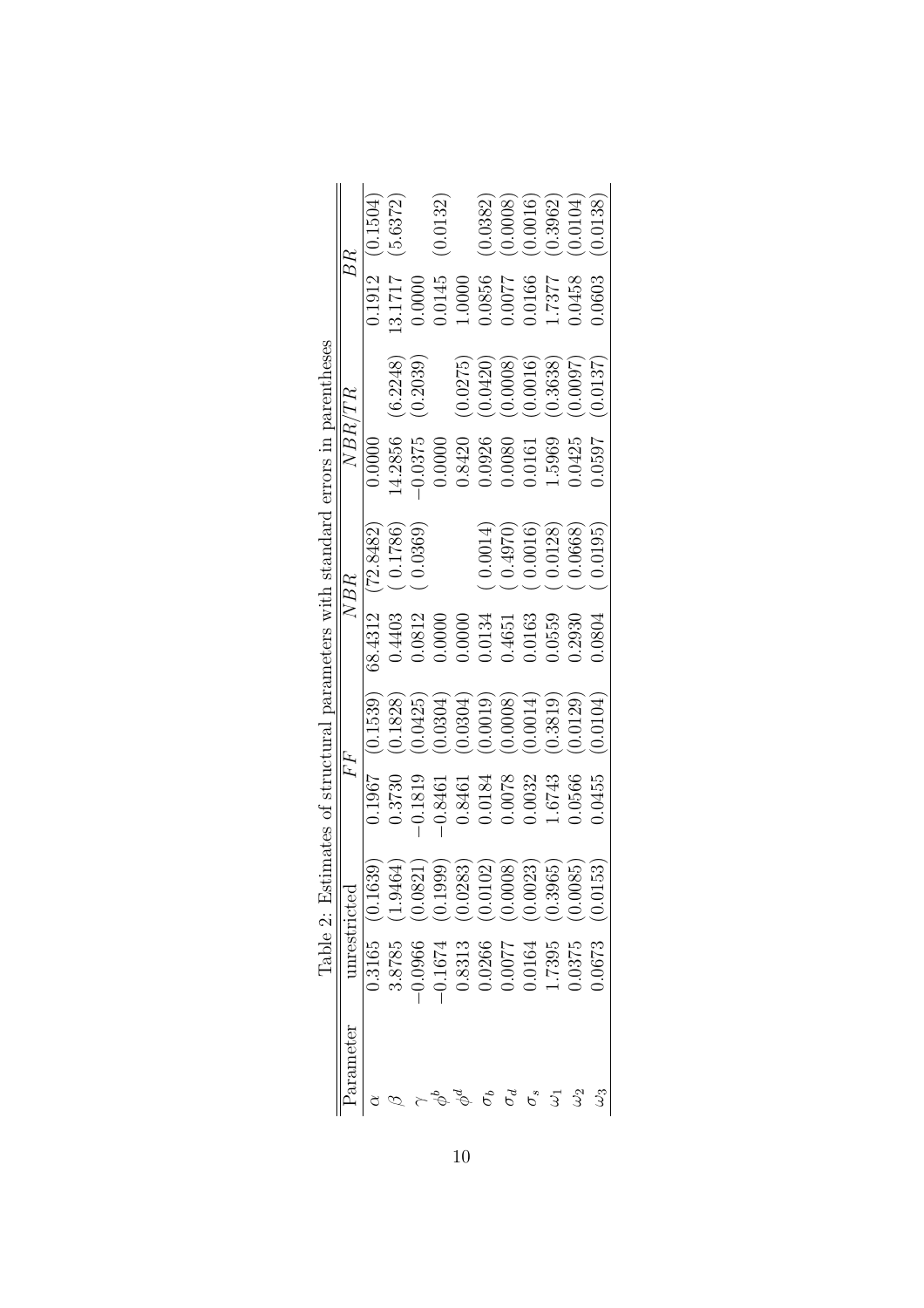$diag(\omega_1, \omega_2, \omega_3)$  while  $\Sigma_1$  is left unrestricted. The estimates of the parameters of primary interest for our purposes for the unrestricted and several restricted models are shown in Table 2.

One question of particular interest is whether the  $\Omega$  matrix has distinct diagonal elements because this identifies the shocks and opens up the possibility to test the alternative structural restrictions from the economic models discussed in Section 2.2. Clearly, the estimates and their standard errors in the last subperiod are such that one may suspect that they are different. Notice that one-standard error intervals around the estimates for the unrestricted model do not overlap. Clearly, one may feel that this criterion is not strong enough to conclude that all  $\omega_i$ 's are distinct. After all, this assumption is the basis for our parameter identification and, thus, the validity of our subsequent tests rests on it. Therefore it may be worth pointing out that the evidence for at least two different diagonal elements of  $\Omega$  is quite strong in all models. In the following we will also consider the possibility that only two of the three  $\omega_i$ 's may be distinct. Even then we have over-identifying restrictions which can be tested.

Since our previous results suggest that all the identification schemes presented in Section 2.2 can be tested against the data, we present the corresponding LR tests in Table 3. In the table  $p$ -values for two alternative degrees of freedom (d.f.) of the corresponding  $\chi^2$  distributions are reported. The first one is obtained under the assumption that all  $\omega_i$ 's are distinct. For example, for the  $FF$  scheme we have two d.f. in this case. The second column of p-values for a  $\chi^2$  distribution with one d.f. represents the worst case situation if only two  $\omega_i$ 's differ. In this case, there is at least one restriction and possibly more. Thus, the first column of p-values in Table 3 considers the most favorable case for the models whereas the last column of  $p$ -values considers the most difficult scenario for the models to conform with the data.

Based on the asymptotic  $p$ -values in Table 3 it turns out that both the NBR and BR schemes can be strongly rejected at common significance levels even in the most favorable situation for the models  $(d.f. = 2$  and 3 for NBR and BR, respectively). In contrast, the  $FF$  and  $NBR/TR$  schemes cannot be rejected at the 5% level even under the least favorable scenario for the models (d.f.  $= 1$ ).

In Table 2 also the estimates of the structural parameters obtained under the different sets of restrictions are given. Clearly, the  $NBR$  scheme produces some very different parameter estimates from the other identification schemes even if sampling uncertainty is taken into account. In particular, restricting the parameter  $\phi^d$  to zero seems to have a strong effect. This parameter is clearly different from zero in all the other identification schemes. In other words, eliminating the innovations  $\varepsilon_t^d$  from the equation for nonborrowed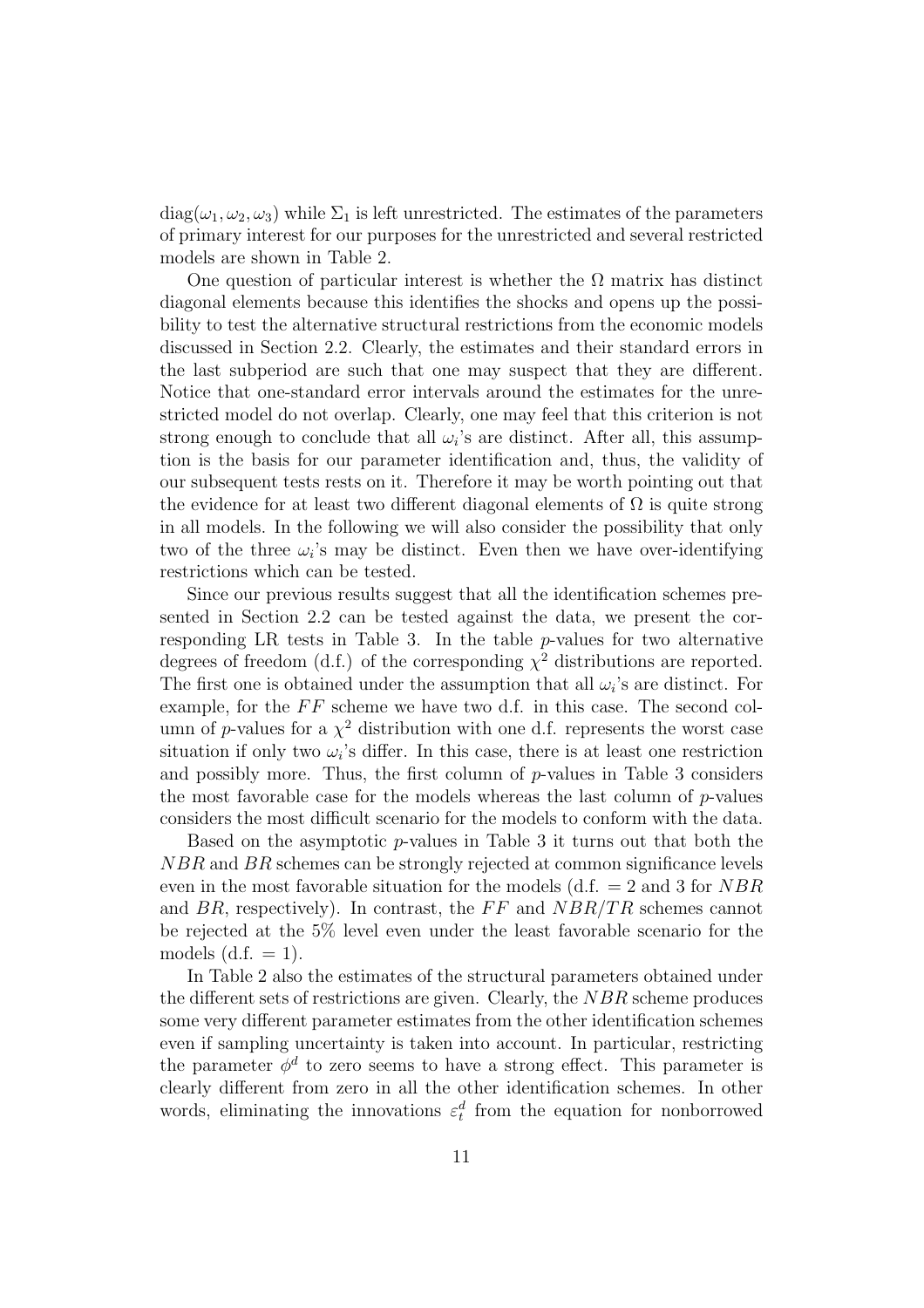| <b>Identification</b> |                                                                |             | <i>p</i> -values                            |           |  |
|-----------------------|----------------------------------------------------------------|-------------|---------------------------------------------|-----------|--|
| scheme                | $H_0$                                                          |             | LR statistic $d.f = no$ of restr. $d.f = 1$ |           |  |
| FF                    | $\phi^d = 1/(1 - \gamma)$ and $\phi^b = -\phi^d$               | 3.116 0.211 |                                             | 0.078     |  |
| NBR.                  | $\phi^d = \phi^b = 0$                                          |             | 62.476 2.713e-14                            | 2.697e-15 |  |
| NBR/TR                | $\alpha = \phi^b = 0$                                          |             | 3.191 0.203                                 | 0.074     |  |
| ΒR                    | $\phi^d = 1, \, \phi^b = \alpha/\beta \text{ and } \gamma = 0$ |             | 18.476 0.0004                               | 1.721e-5  |  |

Table 3: LR tests of over-identifying restrictions

reserves and thereby imposing that the  $\varepsilon_t^d$  shocks have a delayed impact on nonborrowed reserves only is problematic.

It may also be worth pointing out that in the unrestricted model the parameter  $\gamma$  is not significantly different from zero judged on the basis of its  $t$ -ratio. On the other hand, it becomes significant in the  $FF$  scheme where other restrictions are imposed. Recall that BM used the restriction  $\gamma = 0$  to obtain over-identified models and thus a possibility for statistical model comparison. Given that this parameter becomes significant in the  $FF$ scheme sheds doubt either on the restriction or on the identification scheme. Other reasons why the restriction  $\gamma = 0$  may be problematic were discussed by CEE. We estimated an additional FF model with  $\gamma = 0$  (hence,  $\phi^d = 1$ ) and  $\phi^b = -1$ ). This restriction produced a *p*-value of 0.0003 and, hence, was clearly rejected by the LR test. This result reinforces the conclusion that  $\phi^d$ to some extent drives the results. The parameter  $\phi^d$  is freely estimated only in the  $NBR/TR$  scheme (with an estimate very close to the estimated value in the unrestricted model), and this scheme cannot be rejected. Likewise, in the  $FF$  scheme the estimated value is close to the unrestricted estimate, but once  $\gamma$  is forced to equal zero and, hence,  $\phi^d$  is set to unity, this model is rejected. In the BR model  $\phi^d$  also equals unity and this model is rejected. These results suggest that the assumption that the Fed fully accommodates reserves demand shocks ( $\phi^d = 1$ ) is not supported by the data. On the other hand, the NBR identification scheme with  $\phi^d = 0$  is also rejected. Hence, the results seem to be most sensitive to the value of  $\phi^d$  which is also estimated with a very small standard error in the unrestricted model. The FF scheme has the drawback that  $\gamma$  has to be smaller than zero for  $\phi^d$ to be smaller than one. Thus, in the FF scheme  $\gamma$  has the wrong sign if  $\phi^d$  < 1 as indicated by our estimation results. In this respect the  $NBR/TR$ scheme is preferable because it is acceptable even without taking the effect of nonborrowed reserves on banks' borrowing into account (i.e.,  $\gamma$  is not significantly different from zero).

In Figure 1 we present the monetary policy shocks implied by the different models. Notice that these shocks are only identified from 1979M10 on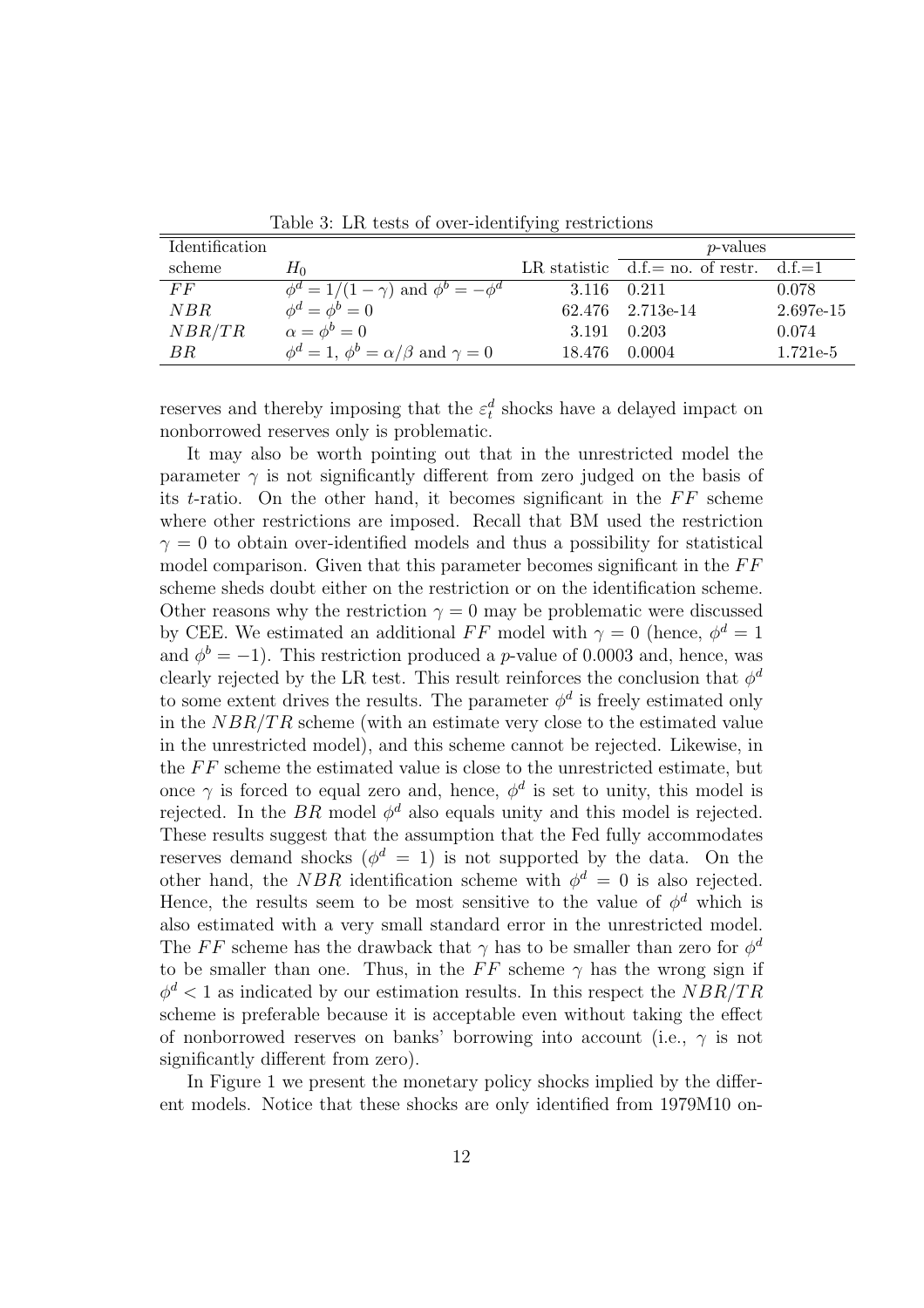wards because our identification scheme applies only after the first subperiod. Therefore only the shocks from 1979M10 – 1996M12 are displayed in Figure 1. The shocks associated with the NBR scheme are quite different from the monetary shocks implied by the other identification schemes. In particular, the NBR shocks are considerably more volatile after the mid-1980s. On the other hand, the unrestricted and the  $NBR/TR$  and  $BR$  shocks appear to be quite similar at first glance. To some extent also the  $FF$  shocks fall roughly in this group although they do not display the spikes in 1984 which can be seen in the  $NBR/TR$  and  $BR$  shocks.

We have also determined the impulse responses induced by a monetary policy shock and present the graphs in Figures 2 and 3. These are the responses to a 25 basis points reduction in the federal funds rate on impact. Thus, an expansionary monetary policy shock is considered. On the left-hand side of Figure 2 the impulse responses from a model where the parameter vector  $\psi$  is unrestricted are shown with bootstrapped 95% confidence intervals.<sup>2</sup> Given the estimation uncertainty reflected in these intervals, the impulse responses of the  $FF$ ,  $NBR/TR$  and  $BR$  schemes which are shown on the right-hand side of Figure 2 are quite similar. The  $FF$  impulse responses are overall closest to those obtained from the unrestricted model. The  $NBR/TR$ and BR impulse responses are almost identical because both models restrict the first two elements in the last column of the  $B_{22}$  matrix to zero (see  $(2.5)$ ). In Figure 2 they are so close together that they are almost indistinguishable. All these impulse responses are plausible reactions to an expansionary monetary policy shock. In particular, there is a significant increase in GDP and the commodity price index. Moreover, the GDP deflator increases, although not significantly in the unrestricted model. All other effects are generally insignificant or become insignificant after a few months.

The impulse responses obtained from the NBR scheme are quite different from the other ones. Therefore they are shown separately in Figure 3 together with the 95% confidence intervals obtained for the unrestricted model. This way the substantial differences of the NBR scheme to the other identification schemes becomes apparent (notice the change in the scales of the graphs).

The overall message from our analysis is that the data resist both the NBR and BR schemes proposed by Christiano and Eichenbaum (1992) and Cosimano and Sheehan (1994), respectively. While the monetary policy shocks implied by the  $BR$  scheme are still close to those from models which are not rejected by the data, using the NBR scheme for monetary policy analysis is clearly problematic. In some respects, the preferred specification

<sup>2</sup>The intervals are determined by Hall's percentile method as proposed by Benkwitz, Lütkepohl and Wolters (2001) using 2000 bootstrap replications.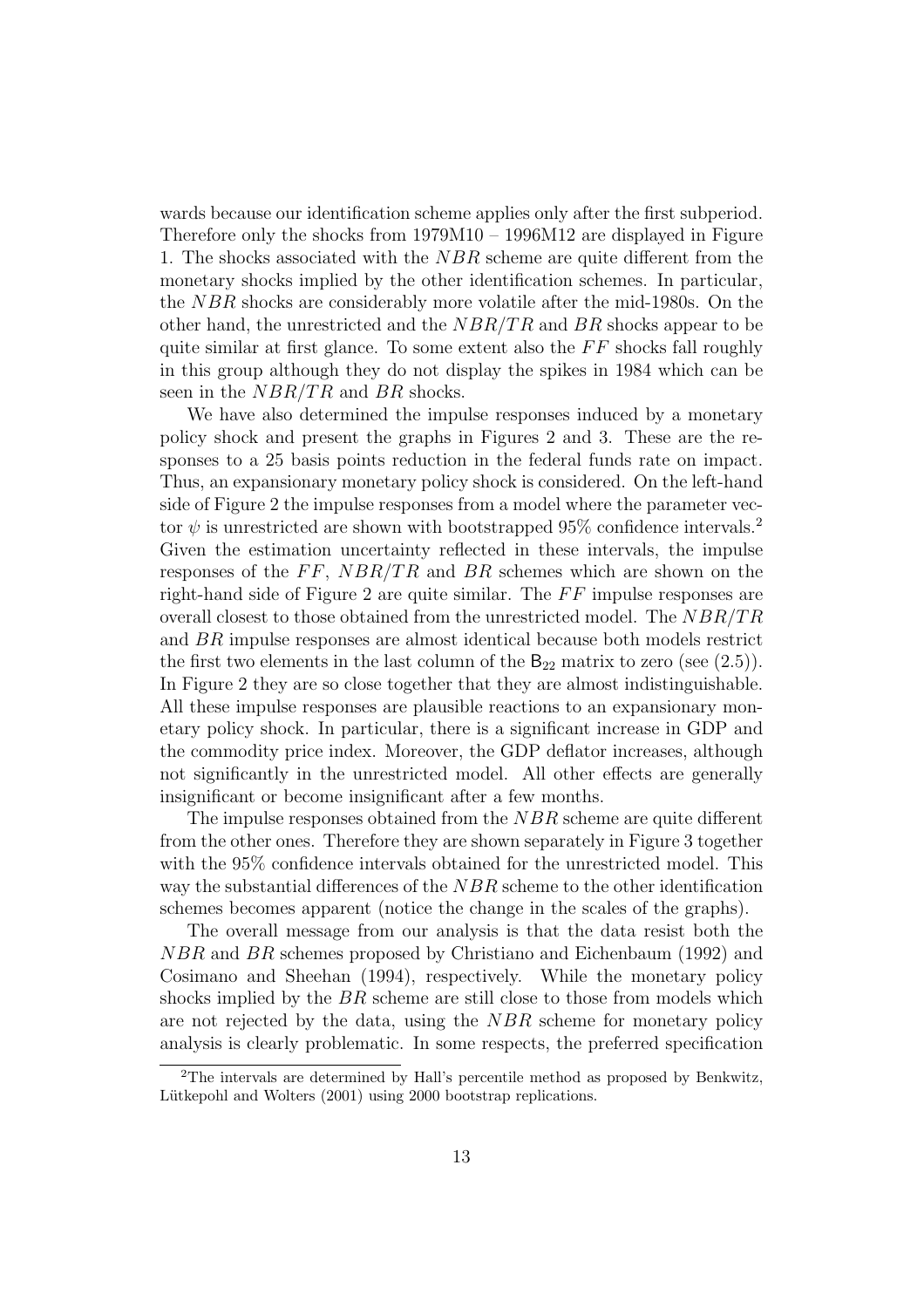is Strongin's (1995)  $NBR/TR$  identification scheme. It is not rejected by the data, produces sensible estimates of the structural parameters and delivers plausible impulse responses.

## 4 Conclusions

A large body of literature has discussed the question how to identify monetary policy shocks for the US. Clearly, this is an important problem for assessing monetary policy. Different money market models have been proposed and the corresponding shocks have been derived and estimated. The fact that there is still disagreement as to which shocks actually reflect the effects of monetary policy is a consequence of the problem that the different theories do not provide sufficient restrictions for an empirical model to be able to check them by statistical tests.

Given this state of affairs we have proposed a setup where identifying information from changes in the volatility of the shocks can be used to obtain unique specifications of the shocks. Using monthly data for the US from 1965 to 1996 as in BM and CEE we find with statistical tools that the Volcker period displays larger volatility of the shocks and we have used this statistical information in specifying monetary policy shocks. The fact that there was a decrease in volatility after the Volcker period was also found by other authors and actually seems to be a widely accepted view in the related literature.

Using the statistical information on the volatility of the shocks opens up the possibility to test different theoretical assumptions against the data. In particular, we have tested four different identification schemes proposed by Bernanke and Blinder (1992)  $(FF)$ , Christiano and Eichenbaum (1992)  $(NBR)$ , Strongin (1995)  $(NBR/TR)$  and Cosimano and Sheehan (1994) (BR) which have also been considered and further investigated by other authors. In these identification schemes monetary policy shocks enter via the federal funds rate, nonborrowed reserves, total reserves or borrowed reserves, respectively. So far the empirical results have been inconclusive or otherwise not fully satisfactory. In our framework it turns out that the NBR and BR schemes are clearly rejected by the data whereas  $FF$  and  $NBR/TR$  cannot be rejected at common significance levels. Even though  $BR$  is overall rejected by our formal statistical test, the implied impulse responses associated with a monetary policy shock are very similar to those implied by the  $NBR/TR$ identification scheme. In contrast, the  $FF$  scheme results in slightly different impulse responses and it also produces an implausible value for at least one of the structural parameters.

In summary, the *NBR* scheme is clearly problematic from the point of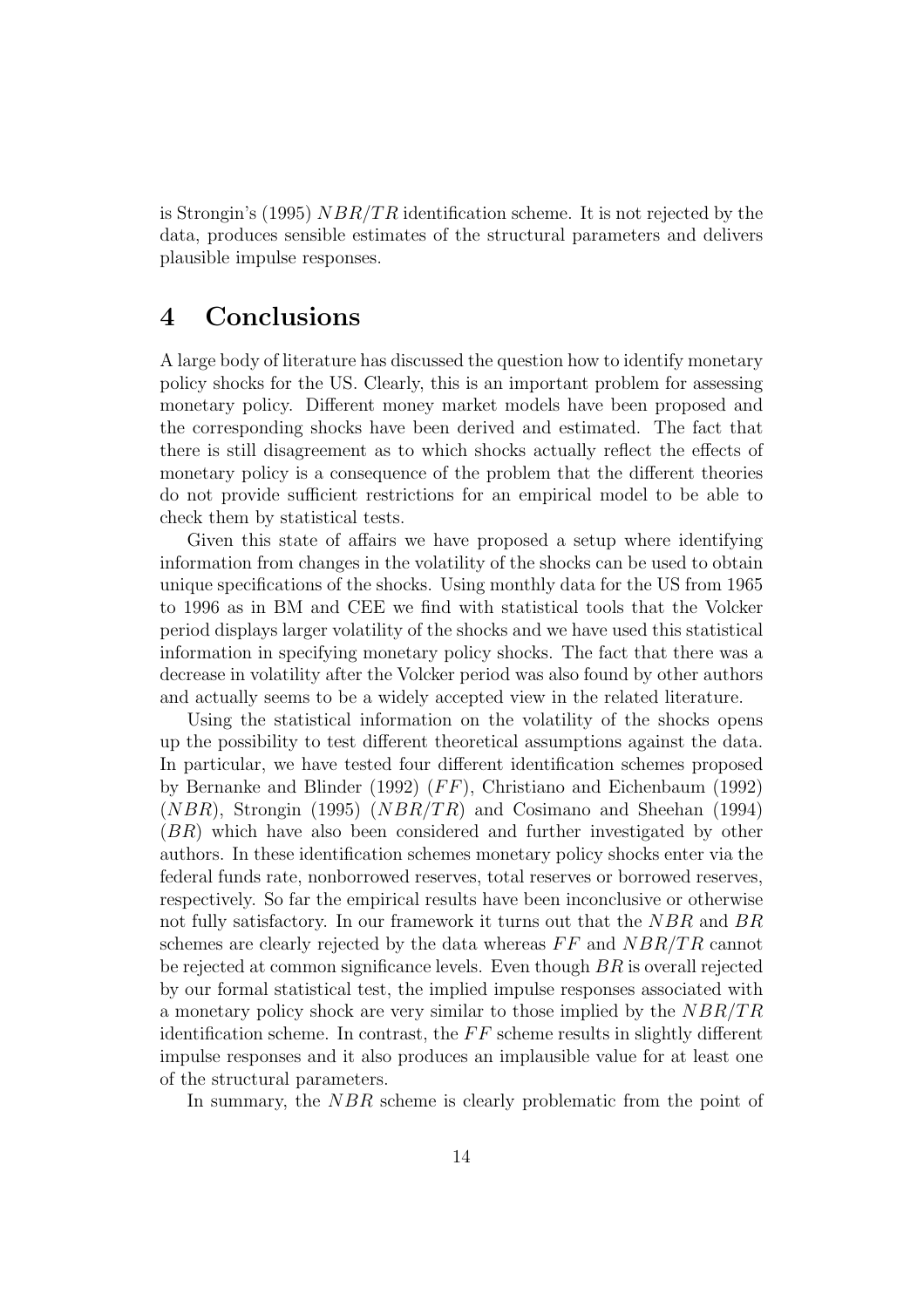view of monetary policy analysis. At least for the time period under consideration in this study, the NBR scheme cannot be recommended for policy analysis. On the other hand, the  $NBR/TR$  scheme is overall the most plausible one. It is not rejected by the data, produces structural parameters of expected sign and results in plausible responses to monetary shocks.

## Appendix

#### A.1 An Identification Result

In this appendix we prove that a change in volatility can be used to identify shocks in a structural VAR. The crucial result for this purpose is stated in the following proposition.

**Proposition A.** Let  $\Sigma_1$  and  $\Sigma_2$  be two symmetric positive definite  $(n \times n)$ matrices and let  $\Omega = \text{diag}(\omega_1, \ldots, \omega_n)$  be an  $(n \times n)$  diagonal matrix. If there exists an  $(n \times n)$  matrix B such that  $\Sigma_1 = BB'$  and  $\Sigma_2 = B\Omega B'$ , then B is locally unique (i.e.,  $B$  is unique apart from possible sign reversal of its columns), if all  $\omega_i$ 's  $(i = 1, ..., n)$  are distinct.

**Proof:** Let the  $(n \times n)$  matrix Q be such that  $BB' = BQQ'B'$  and  $B\Omega B' =$  $BQ\Omega Q'B'$ . The first relation implies that Q is orthogonal and the second relation implies  $\Omega = Q\Omega Q'$  and, hence,  $Q\Omega = \Omega Q$  or, denoting the *ij*th element of Q by  $q_{ij}$ ,  $\omega_i q_{ij} = \omega_j q_{ij}$   $(i, j = 1, \ldots, n)$ . Thus,  $q_{ij} = 0$  for  $i \neq j$ if  $\omega_i \neq \omega_j$ . In other words, if all diagonal elements of  $\Omega$  are distinct,  $Q$  is a diagonal matrix with  $\pm 1$  on the diagonal because the diagonal elements of a diagonal matrix are its eigenvalues and the eigenvalues of an orthogonal matrix are all  $\pm 1$ . This proves Proposition A.

#### A.2 ML Estimation with a Change in Volatility

In this section we provide details on our estimation procedure. The point of departure is the Gaussian log likelihood function (apart from additive constants)

$$
\log l = -\frac{1}{2} \sum_{t=1}^{T} \log |\Sigma_t| - \frac{1}{2} \sum_{t=1}^{T} \text{tr}(v_{2t} v_{2t}' \Sigma_t^{-1}),
$$

where

$$
\Sigma_t = E(v_{2t}v'_{2t}) = \begin{cases} \Sigma_1 = B_{22}B'_{22} & \text{for } t = 1, ..., T_B - 1, \\ \Sigma_2 = B_{22}\Omega B'_{22} & \text{for } t = T_B, ..., T, \end{cases}
$$
(A.1)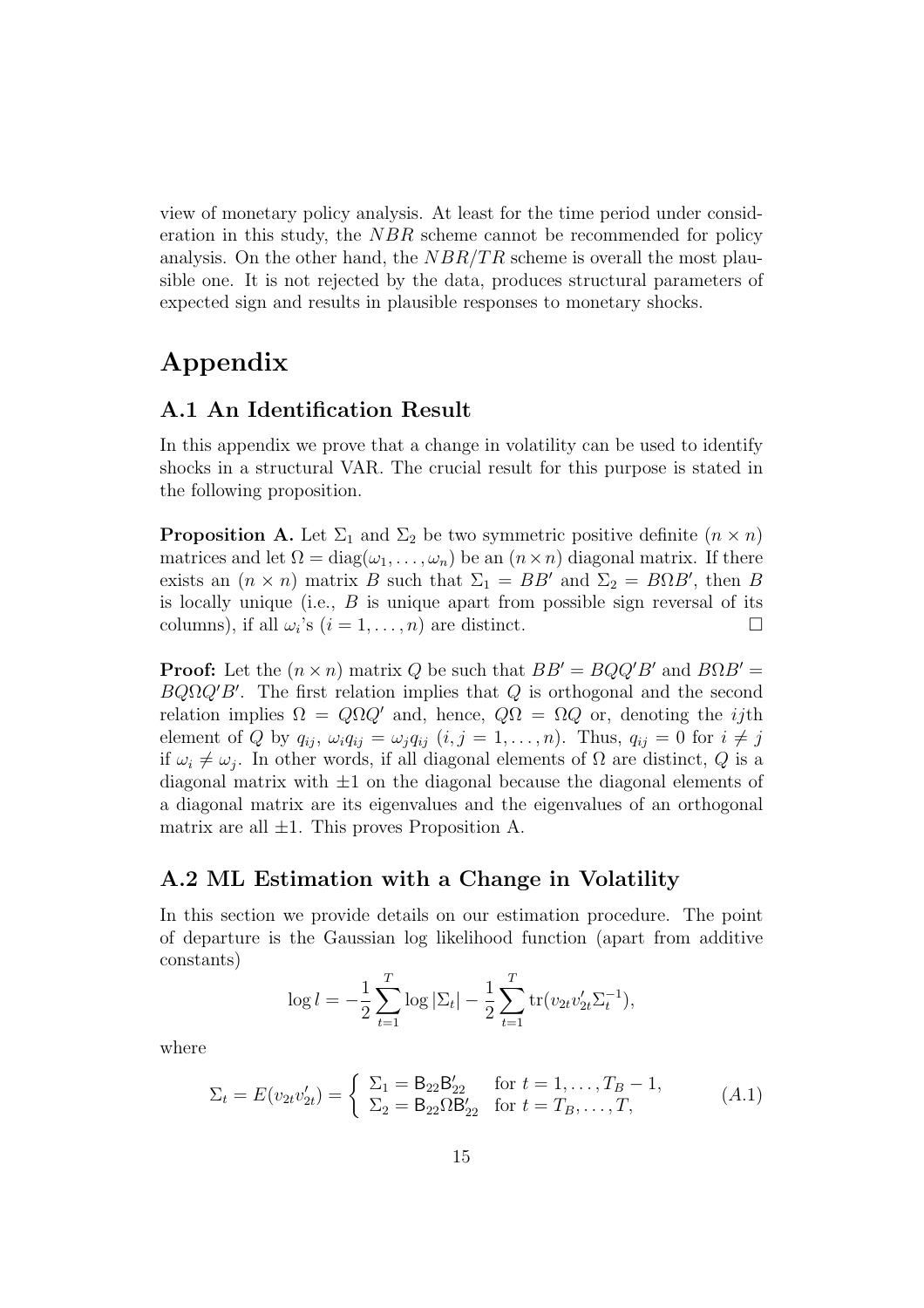and  $v_{2t} = y_{2t} - CZ_t$ . Here C is the matrix of all VAR parameters in (2.4) and a constant and  $Z_t$  contains all the regressors from  $(2.4)$  plus the deterministic term used in our empirical analysis. The normal equations for C are

$$
\sum_{t=1}^{T} \Sigma_t^{-1} (y_{2t} - CZ_t) Z_t' = 0
$$
\n(A.2)

(see Lütkepohl  $(2005, \text{Sec. } 17.2.2)$ ). Using  $(A.1)$  and standard rules for the column vectorization operator vec, it follows that the ML estimator for C satisfies

$$
\text{vec}(\widetilde{C}) = \left[ \sum_{t=1}^{T_B - 1} (Z_t Z_t' \otimes \widetilde{\Sigma}_1^{-1}) + \sum_{t=T_B}^{T} (Z_t Z_t' \otimes \widetilde{\Sigma}_2^{-1}) \right]^{-1} \times \left[ \sum_{t=1}^{T_B - 1} (Z_t \otimes \widetilde{\Sigma}_1^{-1}) y_{2t} + \sum_{t=T_B}^{T} (Z_t \otimes \widetilde{\Sigma}_2^{-1}) y_{2t} \right], \tag{A.3}
$$

where  $\widetilde{\Sigma}_i$  denotes the ML estimator of  $\Sigma_i$  (i = 1, 2). If some other estimators  $\widetilde{\Sigma}_i$  are used instead,  $\widetilde{C}$  is a feasible multivariate GLS estimator of C. Using such an estimator of C and plugging the resulting  $\tilde{v}_{2t} = y_{2t} - \tilde{C}Z_t$  into  $(3.1)$ , we obtain estimators of the structural parameters in  $B_{22}$  and  $\Omega$  by maximizing the resulting "concentrated" log likelihood (3.1) in the usual way. From these estimators new estimators of  $\Sigma_1$  and  $\Sigma_2$  may be obtained and used again in (A.3) and so on. The procedure can be used to compute the Gaussian ML estimators by continuing the iterations until convergence. This method was used in Section 3.

## References

- Amisano, G. and Giannini, C. (1997). *Topics in Structural VAR Economet*rics, 2nd edn, Springer, Berlin.
- Benkwitz, A., Lütkepohl, H. and Wolters, J. (2001). Comparison of bootstrap confidence intervals for impulse responses of German monetary systems, Macroeconomic Dynamics 5: 81–100.
- Bernanke, B. S. and Blinder, A. (1992). The federal funds rate and the channels of monetary transmission, American Economic Review 82: 901–921.
- Bernanke, B. S. and Mihov, I. (1998a). The liquidity effect and long-run neutrality, Carnegie-Rochester Conference Series on Public Policy 49: 149– 194.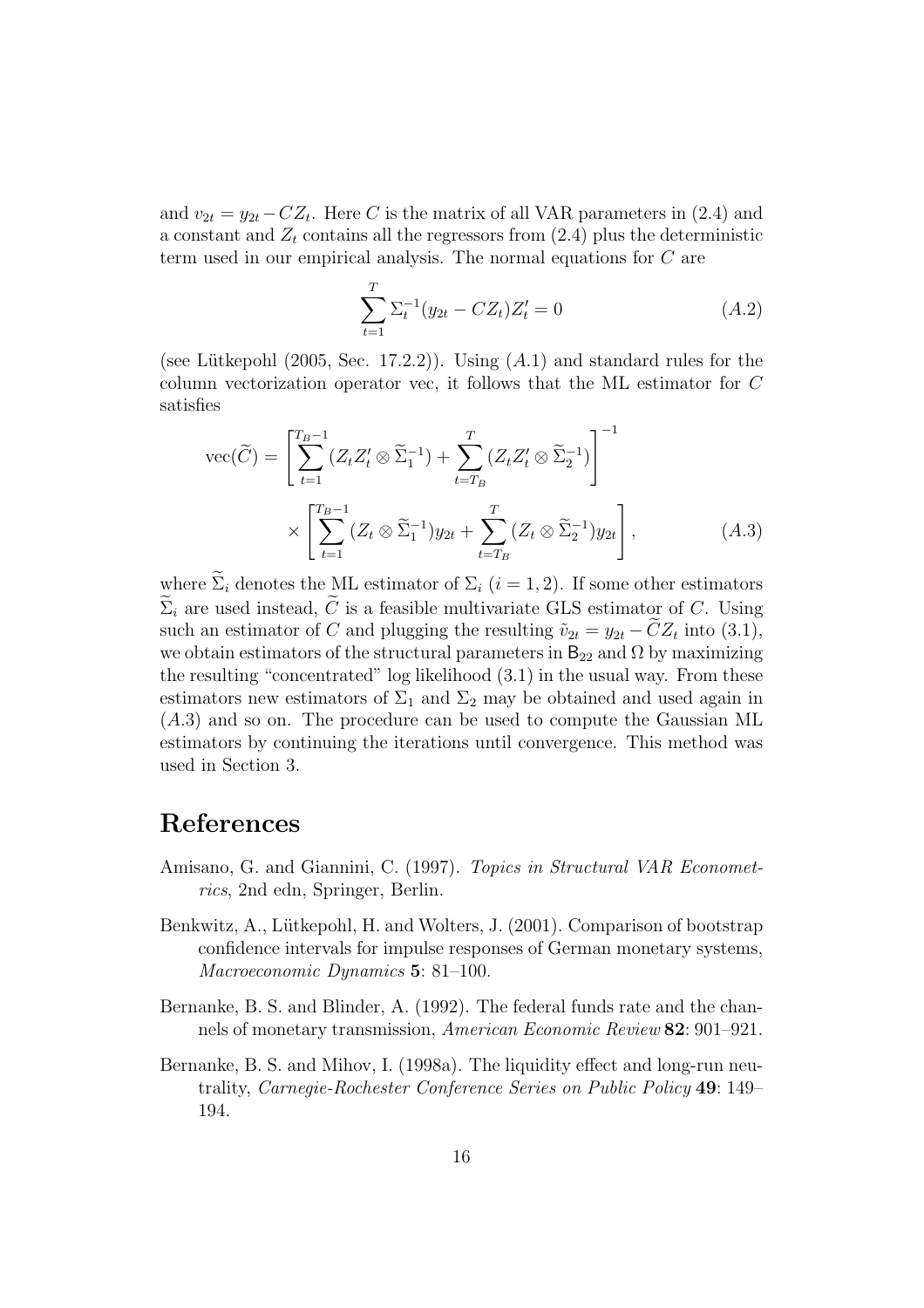- Bernanke, B. S. and Mihov, I. (1998b). Measuring monetary policy, Quarterly Journal of Economics 113: 869–902.
- Candelon, B. and Lütkepohl, H. (2001). On the reliability of Chow-type tests for parameter constancy in multivariate dynamic models, Economics Letters 73: 155–160.
- Christiano, L. J. and Eichenbaum, M. (1992). Identification and the liquidity effect of a monetary policy shock, in A. Cukierman, Z. Hercowitz and L. Leiderman (eds), Political Economy, Growth, and Business Cycles, MIT Press, Cambridge, MA, pp. 335–370.
- Christiano, L. J., Eichenbaum, M. and Evans, C. (1999). Monetary policy shocks: What have we learned and to what end?, in J. B. Taylor and M. Woodford (eds), Handbook of Macroeconomics, Vol. 1A, Elsevier, Amsterdam, pp. 65–148.
- Cosimano, T. and Sheehan, R. (1994). The federal reserve operating procedure, 1984-1990: An empirical analysis, Journal of Macroeconomics 16: 573–588.
- Klein, R. and Vella, F. (2000). Employing heteroskedasticity to identify and estimate triangular semiparametric models, mimeograph, Rutgers University.
- Lütkepohl, H.  $(2005)$ . New Introduction to Multiple Time Series Analysis, Springer-Verlag, Berlin.
- Magnus, J. R. and Neudecker, H. (1988). Matrix Differential Calculus with Applications in Statistics and Econometrics, John Wiley, Chichester.
- Rigobon, R. (2003). Identification through heteroskedasticity, Review of Economics and Statistics 85: 777–792.
- Strongin, S. (1995). The identification of monetary policy disturbances: Explaining the liquidity puzzle, Journal of Monetary Economics 35: 463– 498.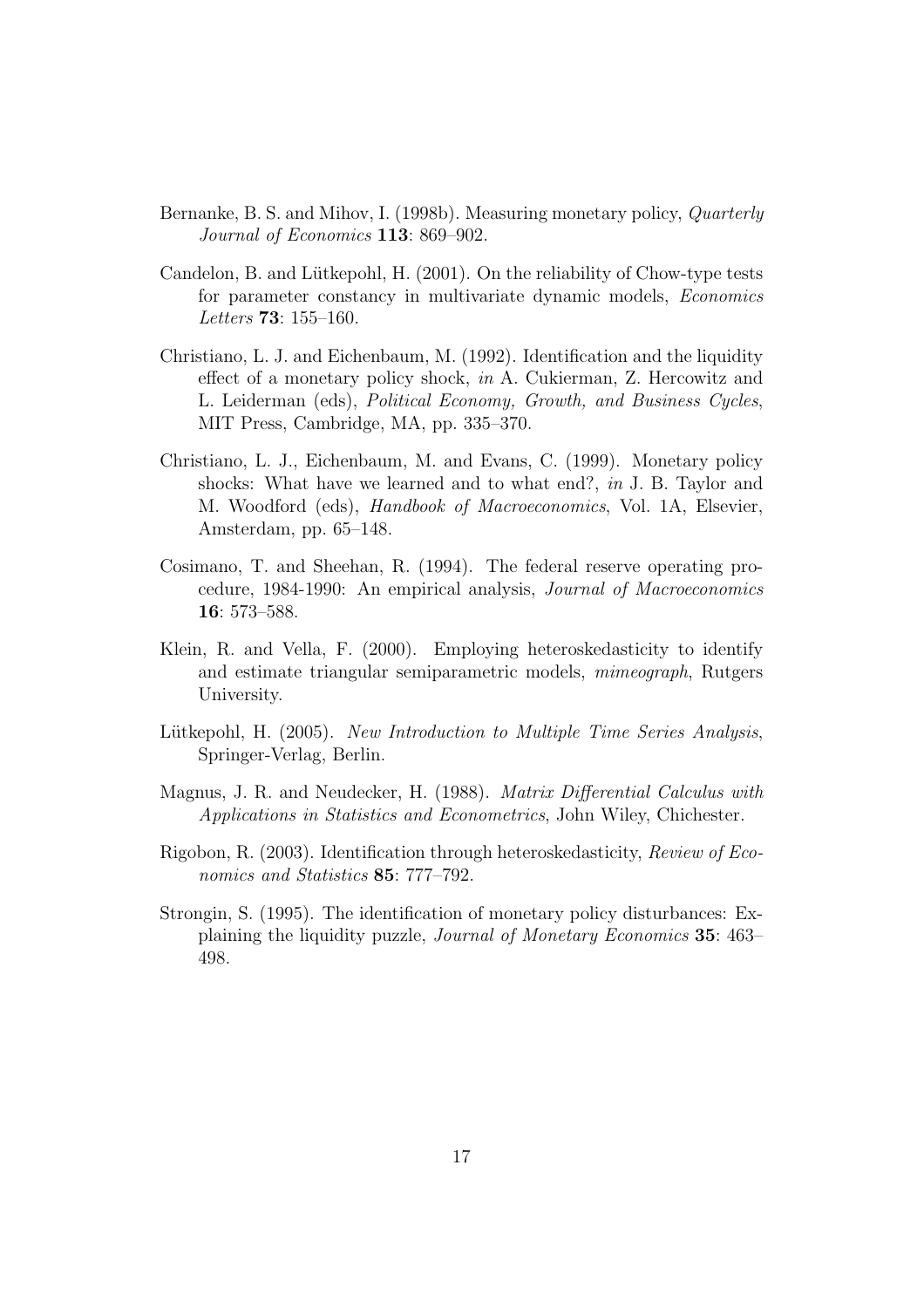

Figure 1: Estimated monetary policy shocks.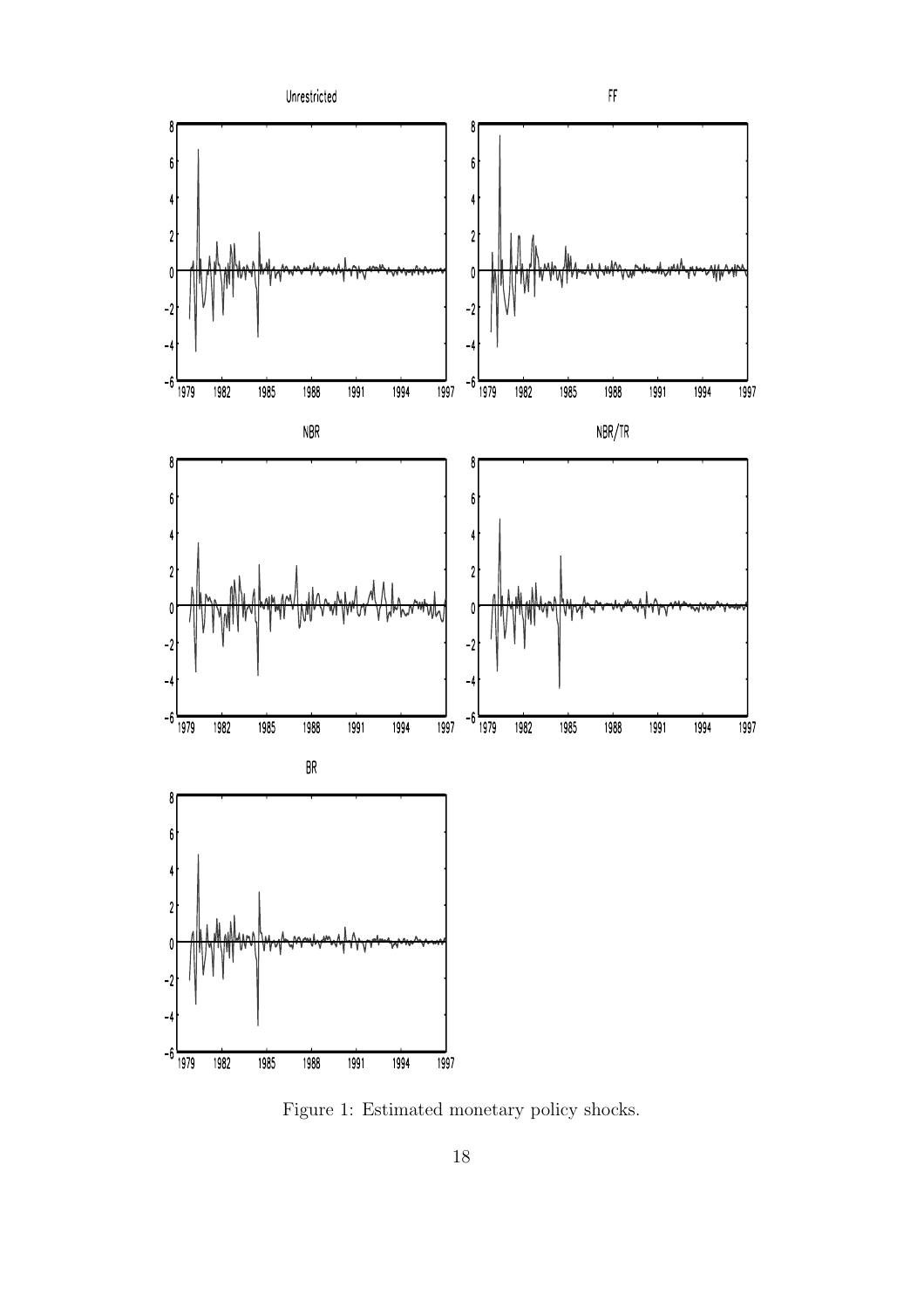

Figure 2: Responses to different monetary policy shocks (left-hand column: impulse responses from unrestricted model with 95% confidence intervals; right-hand column:  $-NBR/TR$ ,  $BR$ ,  $\cdots$   $\cdots$   $FF$  impulse responses).